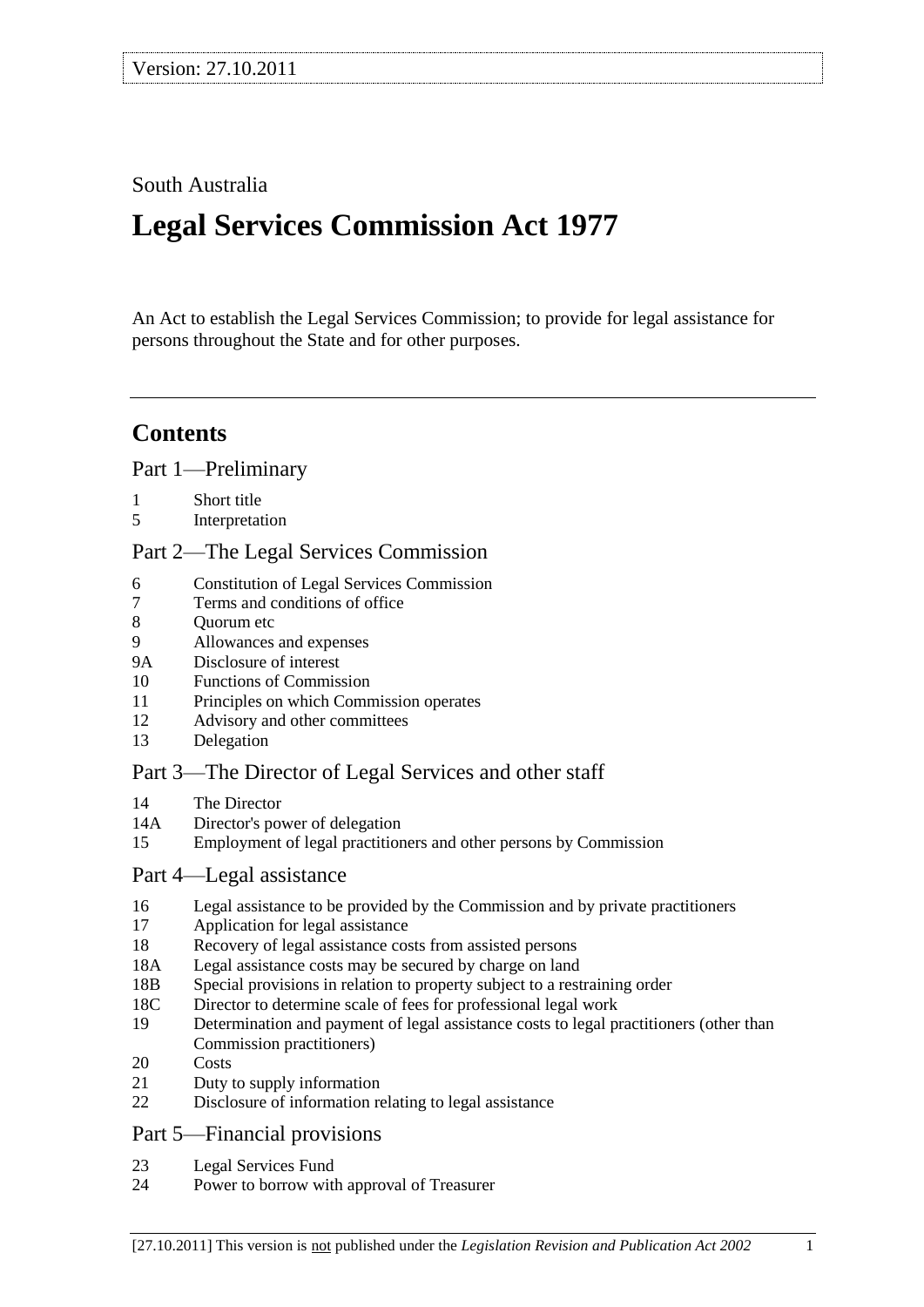26 [Commission and trust money](#page-13-1)

#### [Part 6—Miscellaneous](#page-13-2)

- 27 [Agreements between State and Commonwealth](#page-13-3)
- 28 [Remission of fees](#page-13-4)<br>29 Provision of legal
- [Provision of legal assistance by Commission practitioners](#page-14-0)
- 30 [Legal practitioners employed by Commission bound by ethical standards of the profession](#page-14-1)
- 31 [Discipline of legal practitioner employed by Commission](#page-14-2)
- 31A [Secrecy](#page-15-0)
- 33 [Annual report](#page-15-1)
- 33A [Immunity of members](#page-15-2)
- 34 [Regulations](#page-16-0)

#### [Legislative history](#page-17-0)

#### <span id="page-1-0"></span>**The Parliament of South Australia enacts as follows:**

### **Part 1—Preliminary**

#### <span id="page-1-1"></span>**1—Short title**

This Act may be cited as the *Legal Services Commission Act 1977*.

#### <span id="page-1-2"></span>**5—Interpretation**

(1) In this Act, unless the contrary intention appears—

*appointed member* in relation to the Commission, means a member appointed by the Governor;

*assisted person* means a person for whom legal assistance is provided or arranged by the Commission;

*the Commission* means the Legal Services Commission established under this Act;

*Commission practitioner* means a legal practitioner employed by the Commission;

*the Director* means the person for the time being holding, or acting in, the office of Director of Legal Services under this Act;

*the fund* means the Legal Services Fund established under this Act;

*the Law Society* means the Law Society of South Australia Incorporated;

*legal assistance* means assistance in any matter affecting the rights or liberty of any person;

*legal assistance costs* means the costs of providing legal assistance to an assisted person (see also [subsection](#page-2-2) (2));

*legal practitioner* means a person who is entitled to practise the profession of the law in this State;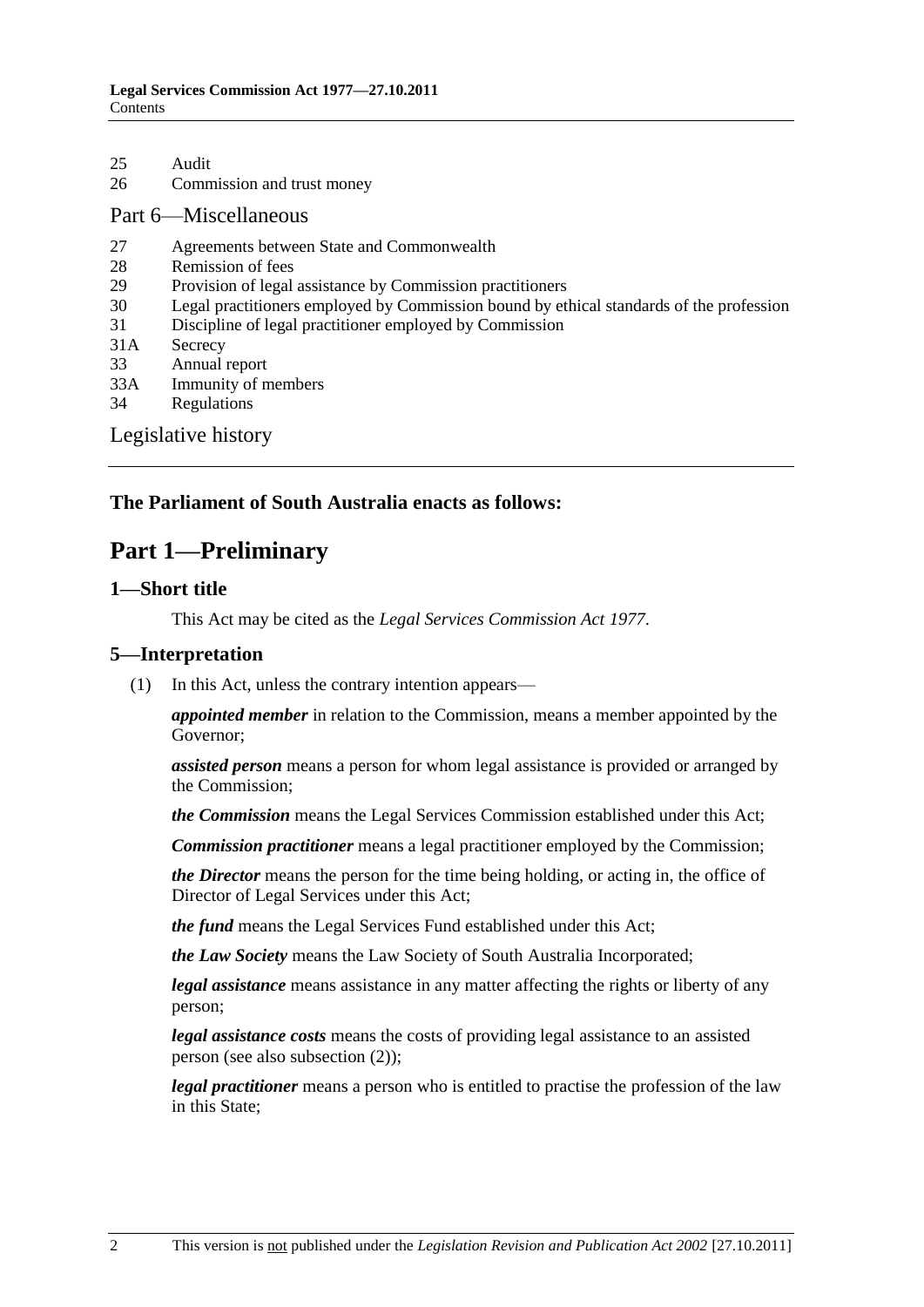*notional fees* means the fees that would be paid for professional legal work if the work were—

- (a) authorised by the Director to be performed; and
- (b) performed by a legal practitioner who is not a Commission practitioner;

*restraining order* means a restraining order under the *[Criminal Assets Confiscation](http://www.legislation.sa.gov.au/index.aspx?action=legref&type=act&legtitle=Criminal%20Assets%20Confiscation%20Act%202005)  Act [2005](http://www.legislation.sa.gov.au/index.aspx?action=legref&type=act&legtitle=Criminal%20Assets%20Confiscation%20Act%202005)*;

*scale* means the scale of fees for professional legal work determined by the Director under [section](#page-10-1) 18C;

*the statutory interest account* means the account entitled the "Statutory Interest Account" maintained by the Law Society.

- <span id="page-2-2"></span>(2) For the purposes of this Act, *legal assistance costs* are comprised of the following:
	- (a) in the case where the legal assistance is provided by a legal practitioner who is not a Commission practitioner—
		- (i) the fees determined in accordance with the scale plus interest (if any) on those fees; and
		- (ii) any disbursements and out-of-pocket expenses approved by the Director;
	- (b) in the case where the legal assistance is provided by a Commission practitioner—
		- (i) the notional fees determined in accordance with the scale; and
		- (ii) any disbursements and out-of-pocket expenses approved by the Director.

## <span id="page-2-0"></span>**Part 2—The Legal Services Commission**

#### <span id="page-2-1"></span>**6—Constitution of Legal Services Commission**

- (1) The *Legal Services Commission* is established.
- (2) The Commission is a body corporate and—
	- (a) has perpetual succession and a common seal; and
	- (b) is capable of—
		- (i) acquiring, dealing with, and disposing of, real and personal property; and
		- (ii) acquiring or incurring any other rights or liabilities that may properly attach to a body corporate; and
	- (c) is capable of suing and being sued; and
	- (d) has the powers, functions and duties prescribed or imposed upon it by or under this Act.
- (3) The Commission is not an instrumentality of the Crown and is independent of the Government.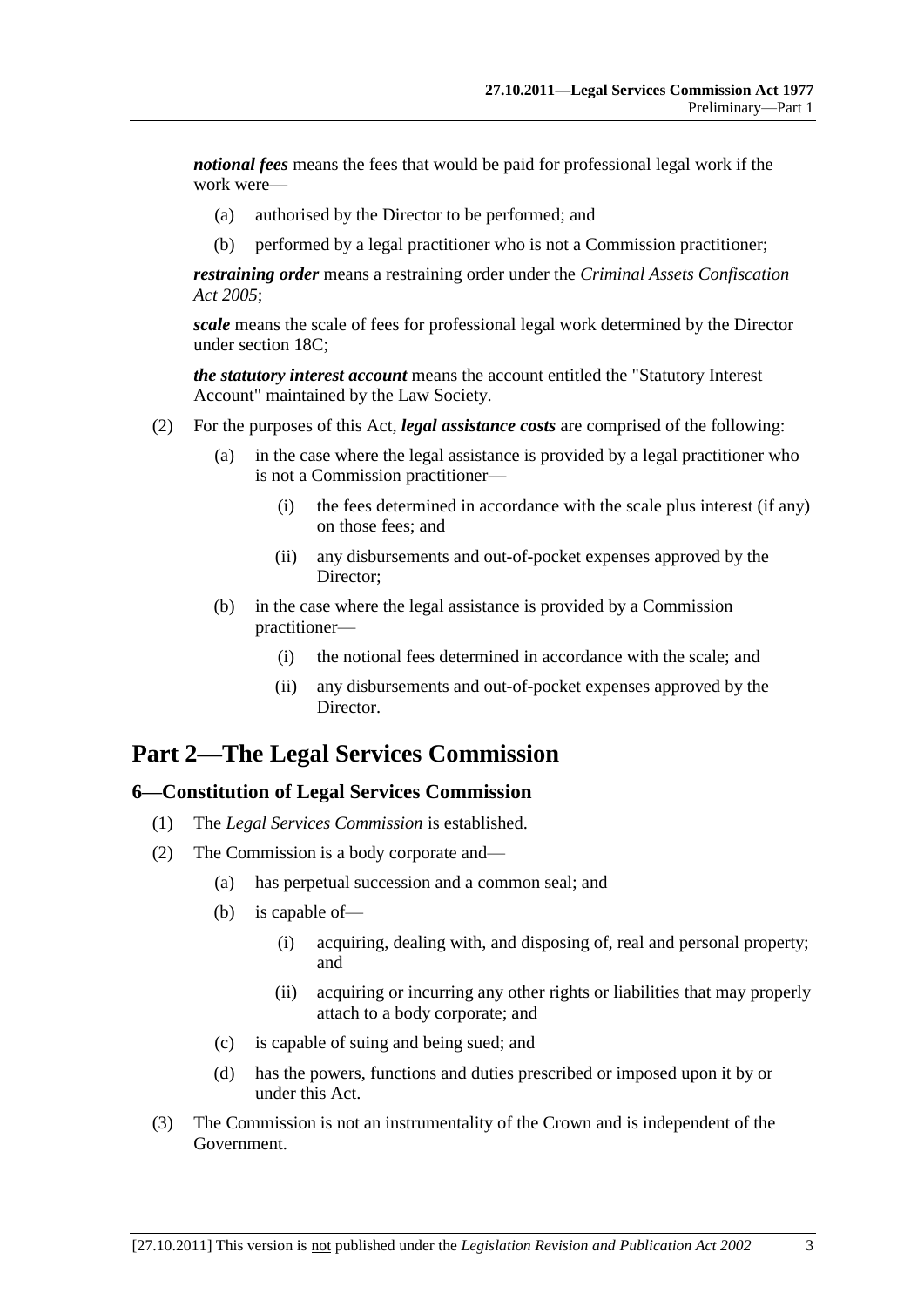- (4) The Commission consists of the following members:
	- (a) one (the Chairman) will be—
		- (i) a person holding judicial office; or
		- (ii) a legal practitioner of not less than five years standing,

appointed by the Governor on the nomination of the Attorney-General; and

- (c) one person who is, in the opinion of the Attorney-General, an appropriate person to represent the interests of assisted persons, appointed by the Governor on the nomination of the Attorney-General after consultation with the South Australian Council of Social Service Incorporated; and
- (d) three persons appointed by the Governor on the nomination of the Attorney-General; and
- (e) three persons appointed by the Governor on the nomination of the Law Society; and
- (f) one employee of the Commission appointed by the Governor on the nomination of the employees of the Commission; and
- (g) the Director.

#### <span id="page-3-0"></span>**7—Terms and conditions of office**

- (1) Subject to this Act, an appointed member of the Commission holds office for a term of three years, and at the expiration of a term of office is eligible for re-appointment.
- <span id="page-3-2"></span>(2) The Governor may remove an appointed member of the Commission from office for—
	- (a) mental or physical incapacity; or
	- (b) neglect of duty; or
	- (c) dishonourable conduct.
- (3) The office of an appointed member of the Commission becomes vacant if the appointed member—
	- (a) dies; or
	- (b) completes a term of office and is not reappointed; or
	- (c) resigns by written notice addressed to the Minister; or
	- (d) is absent, without leave of the Commission, from three consecutive meetings of the Commission; or
	- (e) is removed from office by the Governor pursuant to [subsection](#page-3-2) (2).
- (4) On the office of an appointed member becoming vacant, a person will be appointed in accordance with this Act to the vacant office, but where the office of an appointed member becomes vacant before the expiration of a term of appointment, the successor will be appointed only for the balance of the term.

#### <span id="page-3-1"></span>**8—Quorum etc**

(1) Subject to [subsection](#page-4-2) (1a), five members of the Commission constitute a quorum of the Commission.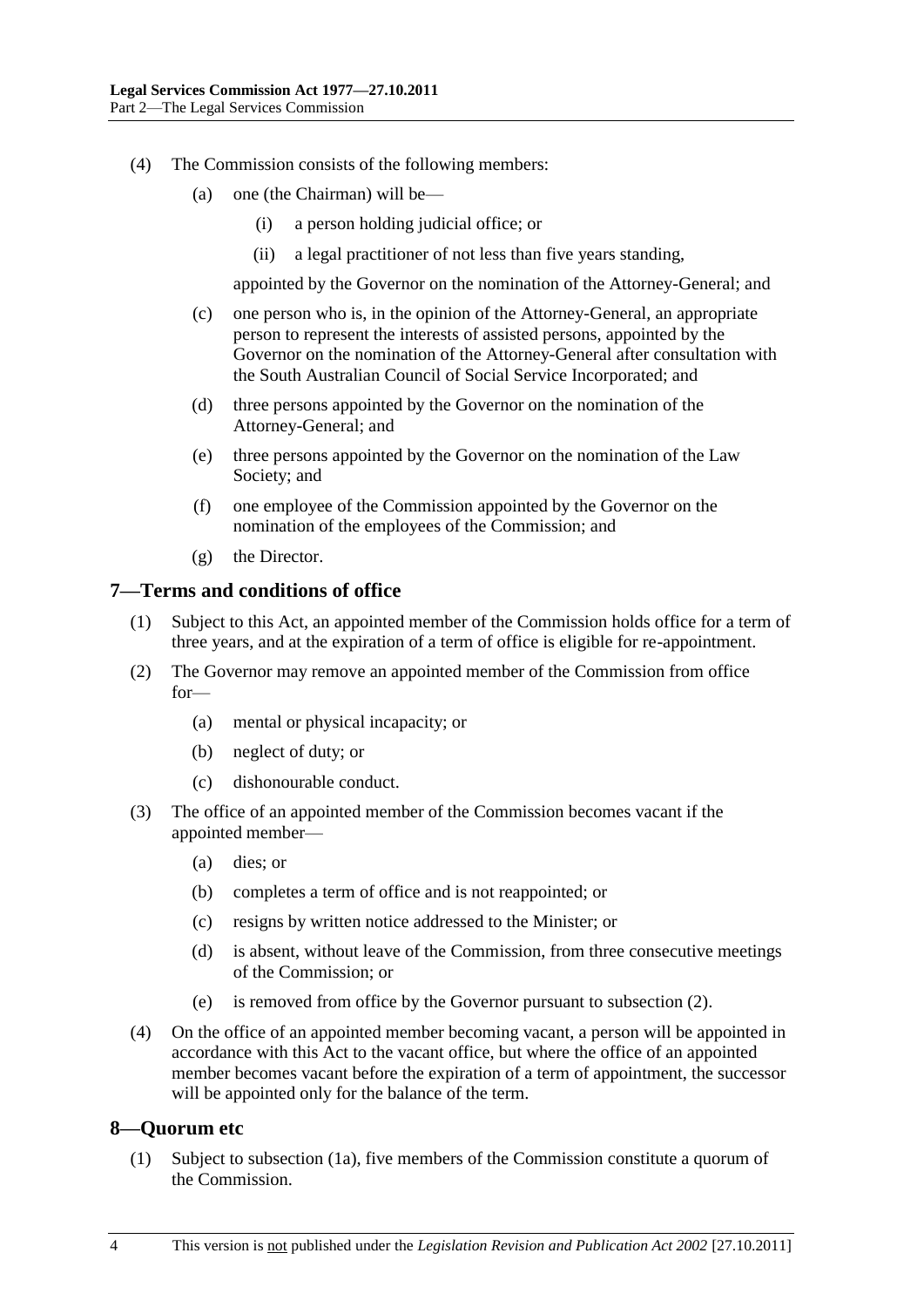- <span id="page-4-2"></span>(1a) For the purposes of hearing an appeal against a decision of the Director, three members of the Commission constitute a quorum of the Commission.
- (2) A decision carried by a majority of the votes cast by the members present at a meeting of the Commission is a decision of the Commission.
- (3) Each member of the Commission is entitled to one vote on any matter arising for the decision of the Commission and, in the event of an equality of votes, the person presiding at the meeting has a second or casting vote.
- (4) The Chairman will preside at any meeting of the Commission at which he or she is present and, in the absence of the Chairman, the members present will decide who is to preside at that meeting.
- (5) Subject to this Act, the Commission may conduct its business in a manner determined by the Commission.

#### <span id="page-4-0"></span>**9—Allowances and expenses**

A member of the Commission is entitled to such allowances and expenses as may be determined by the Governor.

#### <span id="page-4-3"></span><span id="page-4-1"></span>**9A—Disclosure of interest**

- (1) A member of the Commission who is directly or indirectly interested in a transaction entered into by, or in the contemplation of, the Commission—
	- (a) must as soon as the member becomes aware of the transaction, or the proposed transaction, disclose the nature of the interest to the Commission; and
	- (b) must not take part in any deliberations or decision of the Commission with respect to that transaction.

Maximum penalty: \$1 250.

- (2) A disclosure under this section must be recorded in the minutes of the Commission.
- (3) Despite [subsection](#page-4-3) (1) or any other law, a legal practitioner who—
	- (a) is, or is employed by, a member of the Commission; or
	- (b) practises in partnership with a member of the Commission; or
	- (c) is, or is employed by, a body corporate of which a member of the Commission is a director, shareholder or employee,

may be assigned to provide legal assistance under this Act, and where such an assignment is, or is to be, made in the ordinary course of the business of the Commission, and in accordance with the criteria ordinarily applied by the Commission, no disclosure is required under [subsection](#page-4-3) (1) in respect of the assignment.

- (4) Where a member makes a disclosure of interest in respect of a transaction or proposed transaction in accordance with this section or the transaction or proposed transaction is such that disclosure is not required—
	- (a) the transaction is not void, or liable to be avoided, on any ground arising from the member's interest in the transaction; and
	- (b) the member is not required to account for profits arising from the transaction.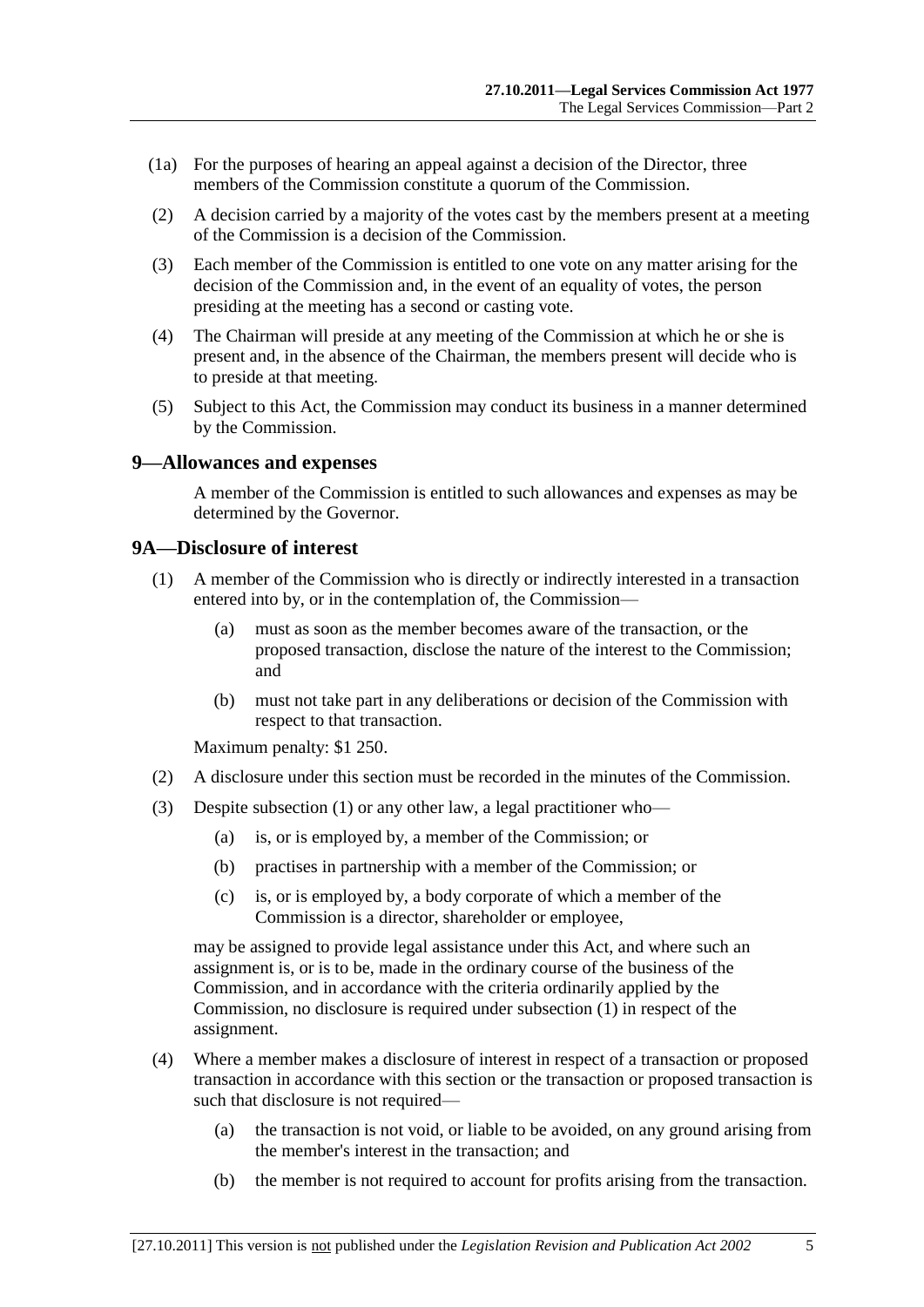#### <span id="page-5-0"></span>**10—Functions of Commission**

- (1) The Commission will—
	- (b) provide, or arrange for the provision of, legal assistance in accordance with this Act; and
	- (c) determine the criteria under which the legal assistance is to be granted; and
	- (d) conduct research with a view to ascertaining the needs of the community for legal assistance, and the most effective means of meeting those needs; and
	- (e) establish such offices and other facilities as the Commission considers necessary or desirable; and
	- (f) initiate and carry out educational programmes to promote an understanding by the public (and especially those sections of the public who may have special needs) of their rights, powers, privileges and duties under the laws of the Commonwealth or the State; and
	- (g) inform the public by advertisement or other means of the services provided by the Commission, and the conditions upon which those services are provided; and
	- (h) co-operate and make reciprocal arrangements with persons administering schemes of legal assistance in other States and Territories of the Commonwealth or elsewhere; and
	- (hb) where it is practicable and appropriate to do so, make use of the services of interpreters, marriage guidance counsellors and social workers for the benefit of assisted persons; and
	- (i) encourage and permit law students to participate, so far as the Commission considers practicable and proper to do so, on a voluntary basis and under professional supervision, in the provision of legal assistance by the Commission; and
	- (j) make grants to any person or body of persons carrying out work that will in the opinion of the Commission advance the objects of this Act; and
	- (k) perform such other functions as the Attorney-General may direct.
- <span id="page-5-1"></span>(2) In determining the criteria under which legal assistance is to be granted under this Act, the Commission must have regard to the principles—
	- (a) that legal assistance should be granted where the public interest or the interests of justice so require; and
	- (b) that, subject to [paragraph](#page-5-1) (a), legal assistance should not be granted where the applicant could afford to pay in full for that legal assistance without undue financial hardship.
- (2a) The Commission may from time to time, with the approval of the Attorney-General, co-operate with any body established by the Commonwealth for the purpose of the administration of legal aid and provide it with such statistical and other information as the Commission thinks fit.
- (3) For the purposes of this Act, the Commission may acquire, deal with, and dispose of, real and personal property.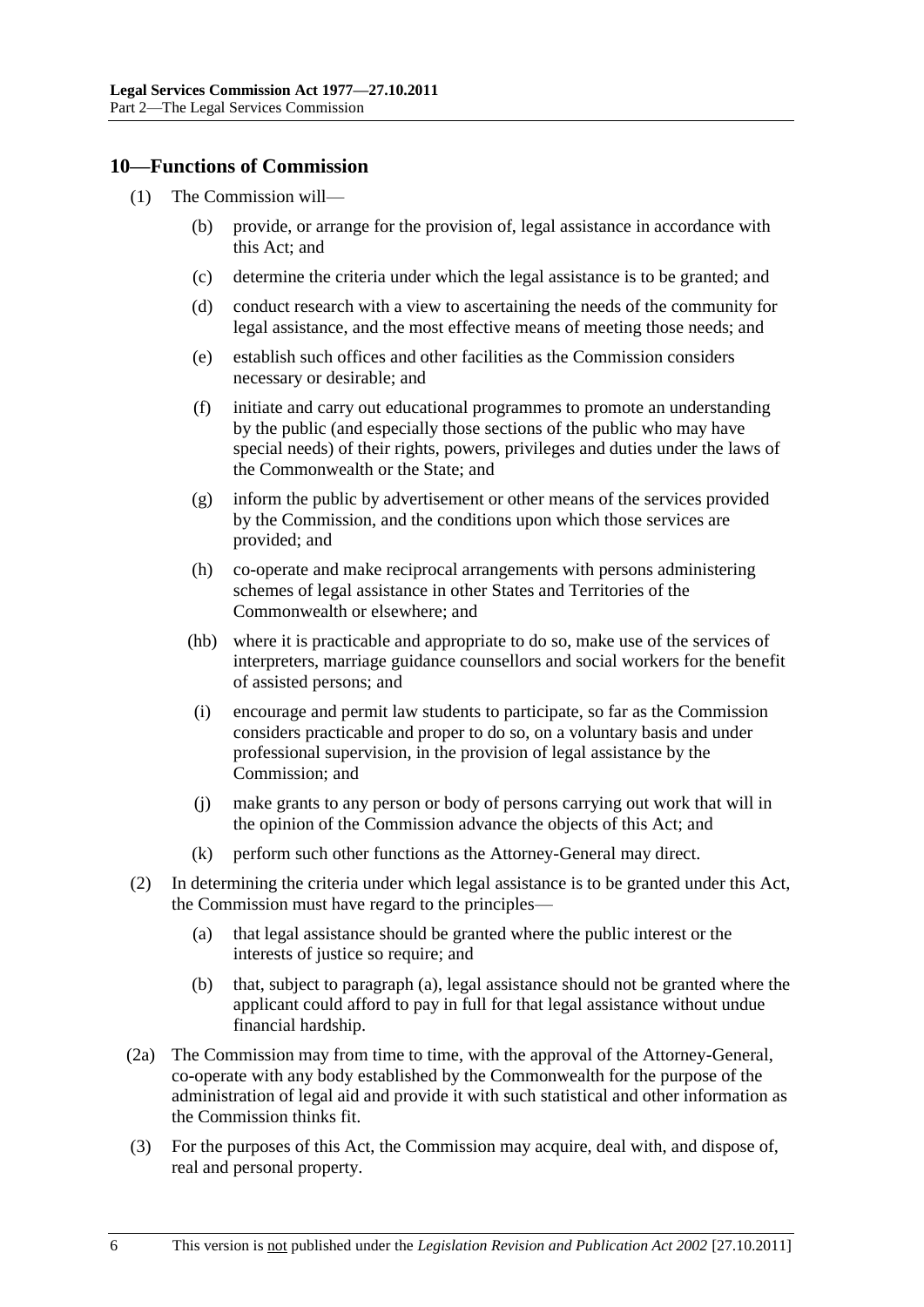#### <span id="page-6-0"></span>**11—Principles on which Commission operates**

In the exercise of its powers and functions the Commission must—

- (a) seek to ensure legal assistance is provided in the most efficient and economical manner;
- (b) use its best endeavours to make legal assistance available to persons throughout the State;
- (d) have regard to the following factors:
	- (i) the need for legal assistance to be readily available and easily accessible to disadvantaged persons;
	- (ii) the desirability of enabling all assisted persons to obtain the services of legal practitioners of their choice;
	- (iii) the importance of maintaining the independence of the legal profession;
	- (iv) the desirability of enabling legal practitioners employed by the Commission to utilise and develop their expertise and maintain their professional standards by conducting litigation and doing other kinds of professional legal work.

#### <span id="page-6-1"></span>**12—Advisory and other committees**

The Commission may establish committees to advise or assist it in the performance of any of its functions.

#### <span id="page-6-2"></span>**13—Delegation**

- (1) The Commission may, by instrument in writing, delegate a power or function under this Act—
	- (a) to a particular person or committee; or
	- (b) to the person for the time being occupying a particular position.
- (2) However, the Commission may not delegate—
	- (a) the power to determine the criteria under which legal assistance is to be granted; or
	- (b) the power to hear and determine appeals.
- (3) A power or function delegated under this section may, if the instrument of delegation so provides, be further delegated.
- (4) A delegation—
	- (a) may be absolute or conditional; and
	- (b) does not derogate from the power of the delegator to act in a matter; and
	- (c) is revocable at will.
- (5) A person must not exercise, or participate in a decision to exercise, a power or function delegated under this section in relation to a transaction or proposed transaction in which the person has a direct or indirect interest.

Maximum penalty: \$1 250.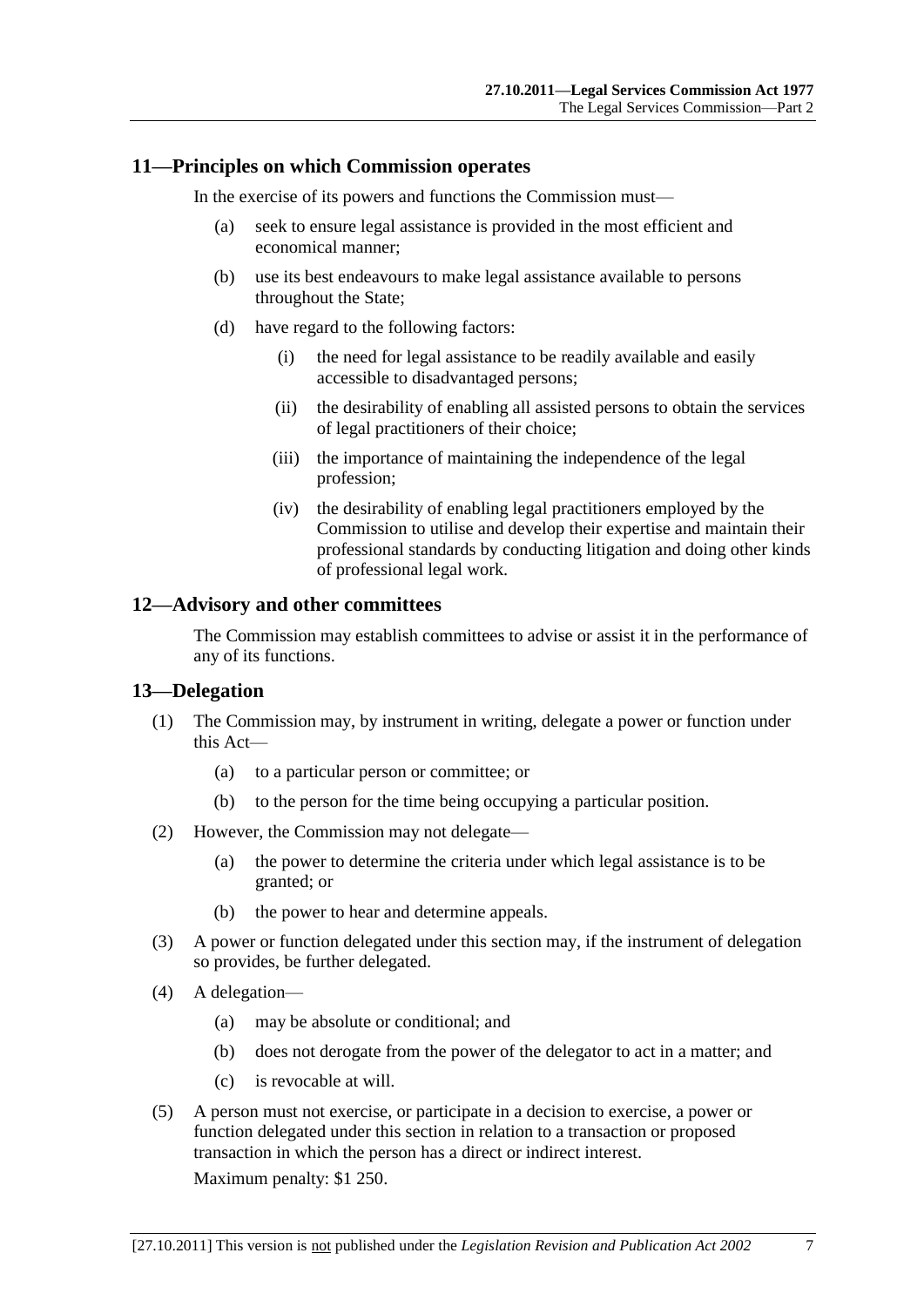## <span id="page-7-0"></span>**Part 3—The Director of Legal Services and other staff**

#### <span id="page-7-1"></span>**14—The Director**

- (1) There will be a Director of Legal Services.
- (2) The Director will be appointed by the Commission, and will hold office on terms and conditions determined by the Commission and approved by the Governor.
- (4) The Director is responsible to the Commission for the provision of legal assistance in accordance with this Act.

#### <span id="page-7-2"></span>**14A—Director's power of delegation**

- (1) The Director may, by instrument in writing, delegate a power or function under this Act—
	- (a) to a particular person or committee; or
	- (b) to the person for the time being occupying a particular position.
- (2) A power or function delegated under this section may, if the instrument of delegation so provides, be further delegated.
- (3) A delegation—
	- (a) may be absolute or conditional; and
	- (b) does not derogate from the power of the delegator to act in a matter; and
	- (c) is revocable at will.

#### <span id="page-7-3"></span>**15—Employment of legal practitioners and other persons by Commission**

- (1) The Commission may employ such legal practitioners as it considers necessary or desirable for the purpose of providing legal assistance in accordance with this Act.
- (2) The Commission may employ such other persons as it considers necessary or desirable for the administration of this Act.
- (3) Persons employed by the Commission must be appointed on such terms and conditions as are from time to time determined by the Commission and approved by the Commissioner for Public Sector Employment.
- (8) The Commission may make reciprocal arrangements with other bodies for the purpose of facilitating the transfer of staff between the Commission and those bodies.

## <span id="page-7-4"></span>**Part 4—Legal assistance**

#### <span id="page-7-5"></span>**16—Legal assistance to be provided by the Commission and by private practitioners**

Legal assistance under this Act will be provided—

- (a) by officers of the Commission; and
- (b) by legal practitioners assigned by the Commission for that purpose.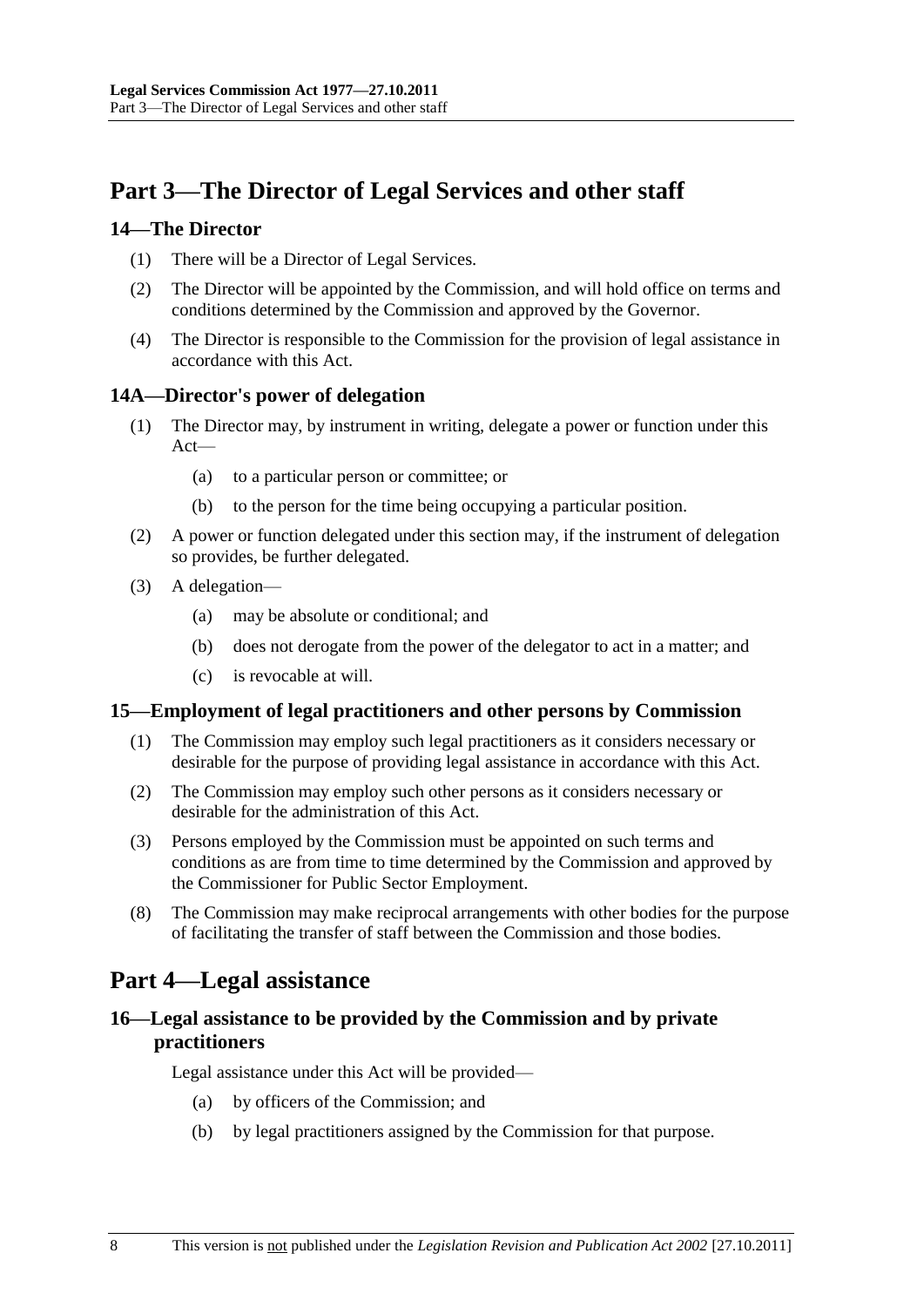#### <span id="page-8-3"></span><span id="page-8-0"></span>**17—Application for legal assistance**

- (1) Subject to [subsection](#page-8-2) (2), an application for legal assistance must be made to the Director in a manner and form determined by the Commission.
- <span id="page-8-2"></span>(2) An application for legal assistance may be made without formality or verification—
	- (a) where the application is of a class exempted by the Commission from the provisions of [subsection](#page-8-3) (1); or
	- (b) where the Director considers the matter to which the application relates to be of a minor nature and waives compliance with [subsection](#page-8-3) (1).
- (3) The Director must deal with an application for legal assistance in accordance with principles laid down by the Commission, and may grant, unconditionally or subject to such conditions as the Director thinks fit, or may refuse, the application.
- <span id="page-8-5"></span>(4) Where an application for legal assistance is refused by the Director, or granted subject to conditions, the applicant may, within fourteen days after receiving notice of the Director's decision, appeal to the Commission against the decision.
- <span id="page-8-4"></span>(5) The Director may at any time, by notice in writing, impose conditions on the continuance of the legal assistance, or vary or revoke any of the conditions on which legal assistance is being provided.
- <span id="page-8-6"></span>(6) An assisted person may—
	- (a) within fourteen days after receiving a notice under [subsection](#page-8-4) (5); or
	- (b) within fourteen days after receiving notice of refusal by the Director to vary or revoke a condition on which legal assistance was granted,

appeal to the Commission against the decision of the Director.

(7) On an appeal under [subsection](#page-8-5) (4) or [\(6\),](#page-8-6) the Commission may affirm the decision of the Director, or vary it in such manner as it thinks fit.

#### <span id="page-8-1"></span>**18—Recovery of legal assistance costs from assisted persons**

- (1) An assisted person must make such payments (if any) to the Commission towards legal assistance costs as may be stipulated by the Director in the conditions on which legal assistance is granted.
- (1a) An assisted person must indemnify the Commission in full for legal assistance costs if so stipulated by the Director in the conditions on which legal assistance is granted.
- <span id="page-8-7"></span>(2) The Director must, at the conclusion of the matter for which legal assistance was provided, give the assisted person written notice of the total amount payable by the assisted person to the Commission.
- <span id="page-8-8"></span>(3) An assisted person may, within one month after receiving a notice under [subsection](#page-8-7) (2), appeal to the Commission against the amount specified in the notice.
- (4) On an appeal under [subsection](#page-8-8) (3), the Commission may—
	- (a) affirm the amount payable by the assisted person; or
	- (b) reduce the amount to such extent as it thinks fit.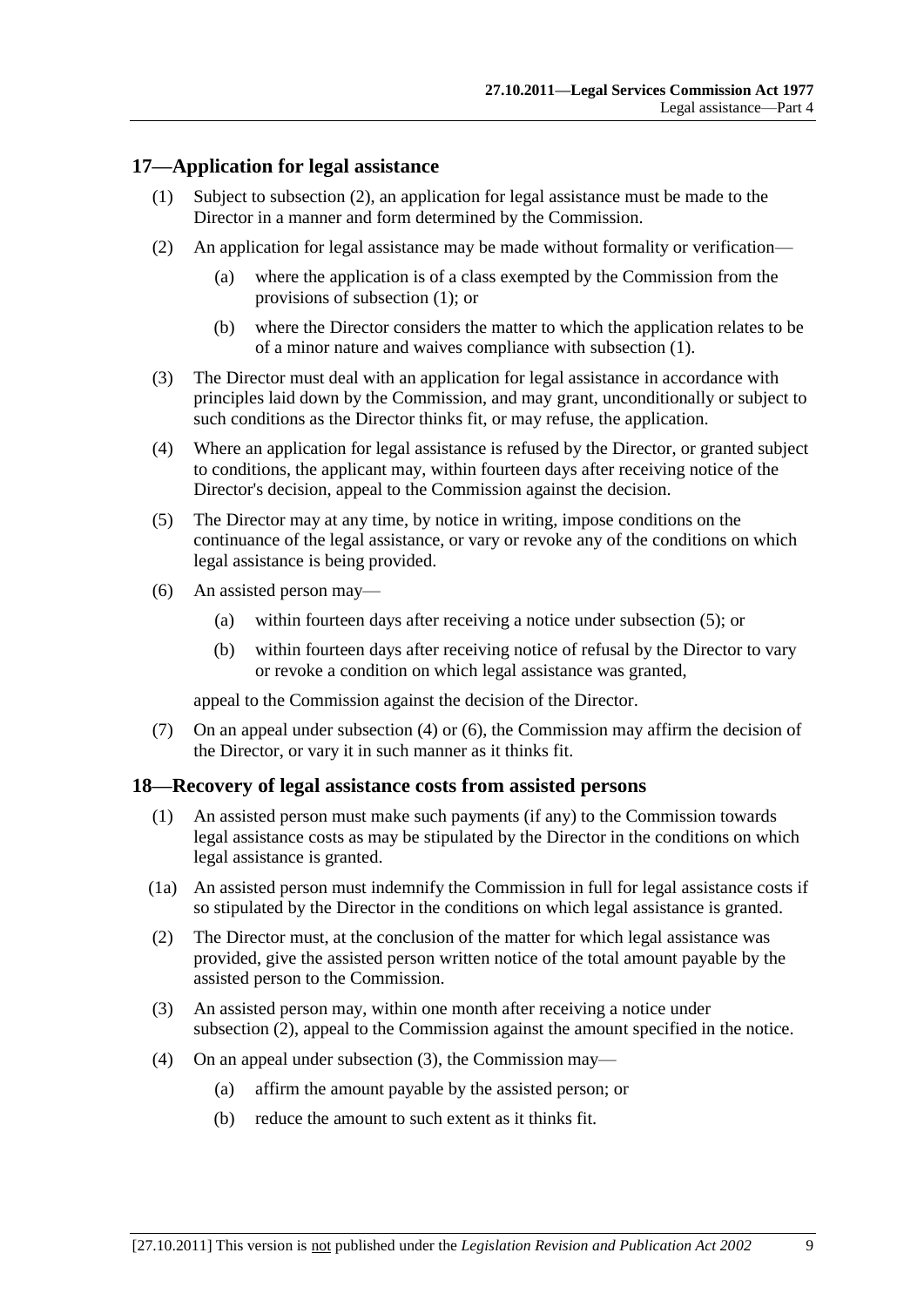(5) An amount due by an assisted person under this section may be recovered as a debt due to the Commission in any court of competent jurisdiction and, in any proceedings for the recovery of such an amount an apparently genuine document purporting to be signed by the Director or an officer of the Commission certifying that a specified amount is payable to the Commission in respect of the legal assistance provided is, in the absence of proof to the contrary, proof of the matter so certified.

#### <span id="page-9-1"></span><span id="page-9-0"></span>**18A—Legal assistance costs may be secured by charge on land**

- (1) Where, pursuant to a condition on which legal assistance is granted, legal assistance costs payable to the Commission are to be secured by a charge on land, the Director may lodge with the Registrar-General a notice (in a form approved by the Registrar-General) specifying the land to be charged and certifying that legal assistance costs are to be charged on the land.
- (2) Where a notice is lodged under [subsection](#page-9-1) (1), the Registrar-General must register the notice by entering a memorandum of charge in the register book or register of Crown leases.
- (3) If the land to be charged is not under the *[Real Property Act](http://www.legislation.sa.gov.au/index.aspx?action=legref&type=act&legtitle=Real%20Property%20Act%201886) 1886* a notice specifying the land to be charged and certifying that legal assistance costs are to be charged on the land may be registered in the General Registry Office.
- (4) Where a notice is lodged with the Registrar-General or registered in the General Registry Office under this section, the Director must inform the assisted person in writing of the action so taken.
- (5) On the registration of a notice under this section, legal assistance costs payable to the Commission are a charge on the land for the benefit of the fund (and the notice is, for the purposes of section 56 of the *[Real Property Act](http://www.legislation.sa.gov.au/index.aspx?action=legref&type=act&legtitle=Real%20Property%20Act%201886) 1886*, treated as if it were an instrument attested by a witness and presented for registration at the time the notice was lodged).
- (6) If any default is made in the payments towards legal assistance costs, the Commission has the same powers of sale over the land charged as are given by the *[Real Property](http://www.legislation.sa.gov.au/index.aspx?action=legref&type=act&legtitle=Real%20Property%20Act%201886)  Act [1886](http://www.legislation.sa.gov.au/index.aspx?action=legref&type=act&legtitle=Real%20Property%20Act%201886)* to a mortgagee under a mortgage in respect of which default has been made in the payment of principal (and a sale by the Commission is, for the purposes of that Act, treated as if it were such a sale by a mortgagee).
- (6a) If the charged land is sold by a mortgagee or encumbrancee, the charge is, for the purposes of sections 135 and 135A of the *[Real Property Act](http://www.legislation.sa.gov.au/index.aspx?action=legref&type=act&legtitle=Real%20Property%20Act%201886) 1886*, to be treated as if it were an encumbrance referred to in those sections.
- (7) Where the amount secured by a charge registered under this section is paid or recovered or the Commission determines that such a charge is no longer required, the Director must—
	- (a) in the case of a charge on land under the *[Real Property Act](http://www.legislation.sa.gov.au/index.aspx?action=legref&type=act&legtitle=Real%20Property%20Act%201886) 1886*—request the Registrar-General to remove the charge;
	- (b) in the case of a charge on land not under the *[Real Property](http://www.legislation.sa.gov.au/index.aspx?action=legref&type=act&legtitle=Real%20Property%20Act%201886)  Act [1886](http://www.legislation.sa.gov.au/index.aspx?action=legref&type=act&legtitle=Real%20Property%20Act%201886)*—register a notice of the removal of the charge in the General Registry Office.
- (8) The Registrar-General must, on receipt of a request for the removal of a charge on land under the *[Real Property Act](http://www.legislation.sa.gov.au/index.aspx?action=legref&type=act&legtitle=Real%20Property%20Act%201886) 1886*, register a memorandum of the removal of the charge in the register book or register of Crown leases.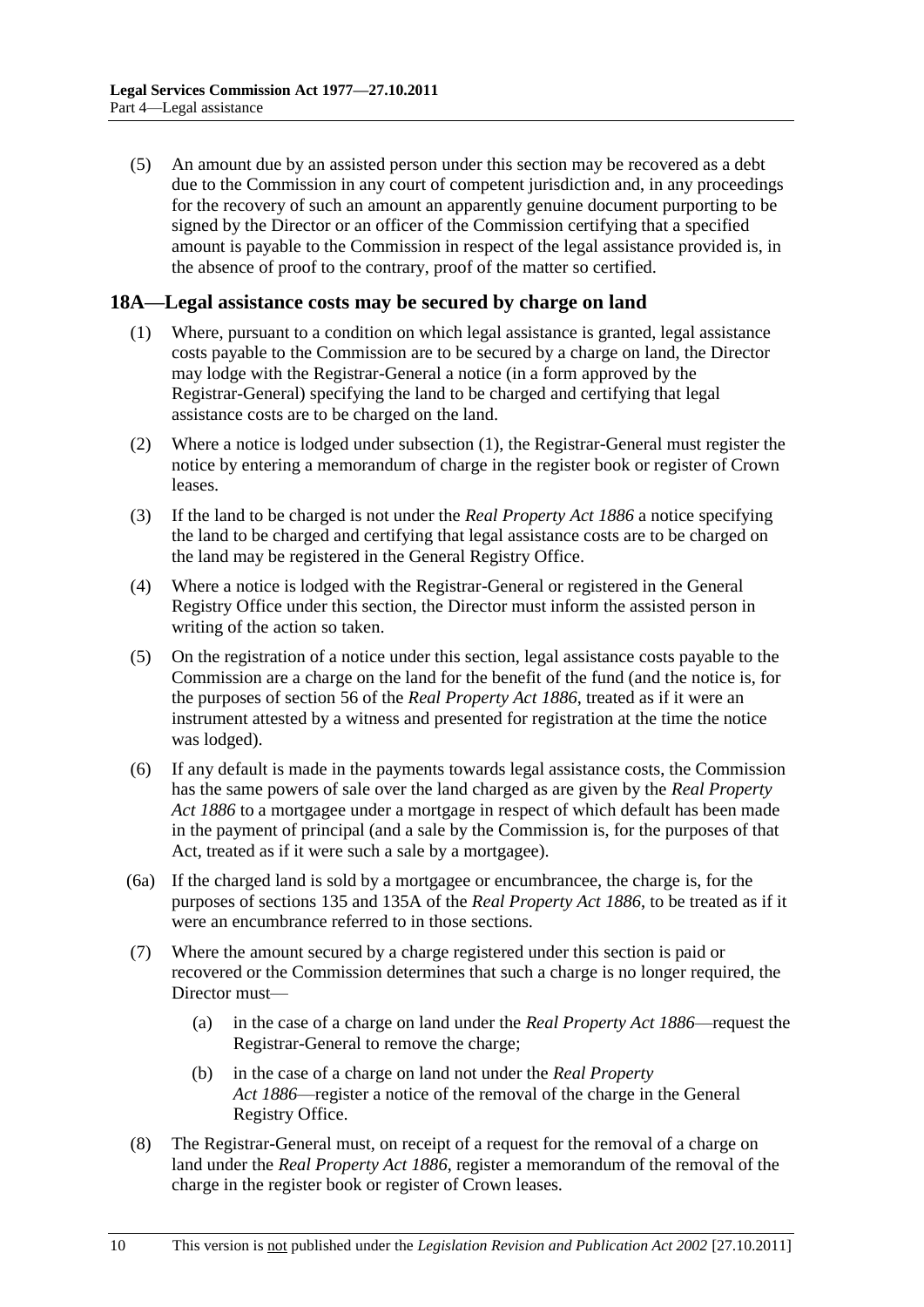(9) No stamp duty or fee is payable in respect of any notice lodged or action of the Registrar-General pursuant to this section.

#### <span id="page-10-0"></span>**18B—Special provisions in relation to property subject to a restraining order**

- (1) In deciding whether a person is eligible for legal assistance, the value of property subject to a restraining order is to be disregarded.
- (2) In fixing payments to be made by an assisted person towards legal assistance costs while the property remains subject to a restraining order, the property subject to the order is to be disregarded but this subsection does not prevent the Commission from applying for an order that provision be made out of such property (in addition to the contributions to be made by the assisted person) towards payment of legal assistance costs.
- (3) Despite the preceding subsections, the liability of an assisted person to the Commission may be for the whole of the legal assistance costs and this liability may be secured by a charge on property subject to a restraining order.
- (4) If such a liability is secured on property subject to a restraining order and the property is later forfeited—
	- (a) the property is automatically released from the charge; but
	- (b) the Administrator (of forfeited property under the *[Criminal Assets](http://www.legislation.sa.gov.au/index.aspx?action=legref&type=act&legtitle=Criminal%20Assets%20Confiscation%20Act%202005)  [Confiscation Act](http://www.legislation.sa.gov.au/index.aspx?action=legref&type=act&legtitle=Criminal%20Assets%20Confiscation%20Act%202005) 2005*) must pay to the Commission out of the forfeited property or the proceeds of its sale or conversion into money the lesser of—
		- (i) the amount secured by the charge at the time of the forfeiture;
		- (ii) the net proceeds of the forfeiture.

#### <span id="page-10-1"></span>**18C—Director to determine scale of fees for professional legal work**

The Director must determine, in accordance with principles laid down by the Commission after consultation with the Law Society, a scale of fees for professional legal work in relation to the provision of legal assistance for assisted persons.

#### <span id="page-10-2"></span>**19—Determination and payment of legal assistance costs to legal practitioners (other than Commission practitioners)**

- (1) A legal practitioner assigned to provide legal assistance for an assisted person is only entitled to be paid for professional legal work that the Director has authorised to be performed.
- (2) The legal practitioner must provide the Commission with such accounts as the Director may require.
- (2a) The Director must determine, in accordance with the scale, the fees for professional legal work performed by the legal practitioner.
- <span id="page-10-3"></span>(3) The legal practitioner may, within 1 month after receiving written notice of the determination of the Director, appeal against the determination to the Commission.
- (4) On an appeal under [subsection](#page-10-3) (3), the Commission may affirm the determination of the Director or vary the determination as it thinks fit.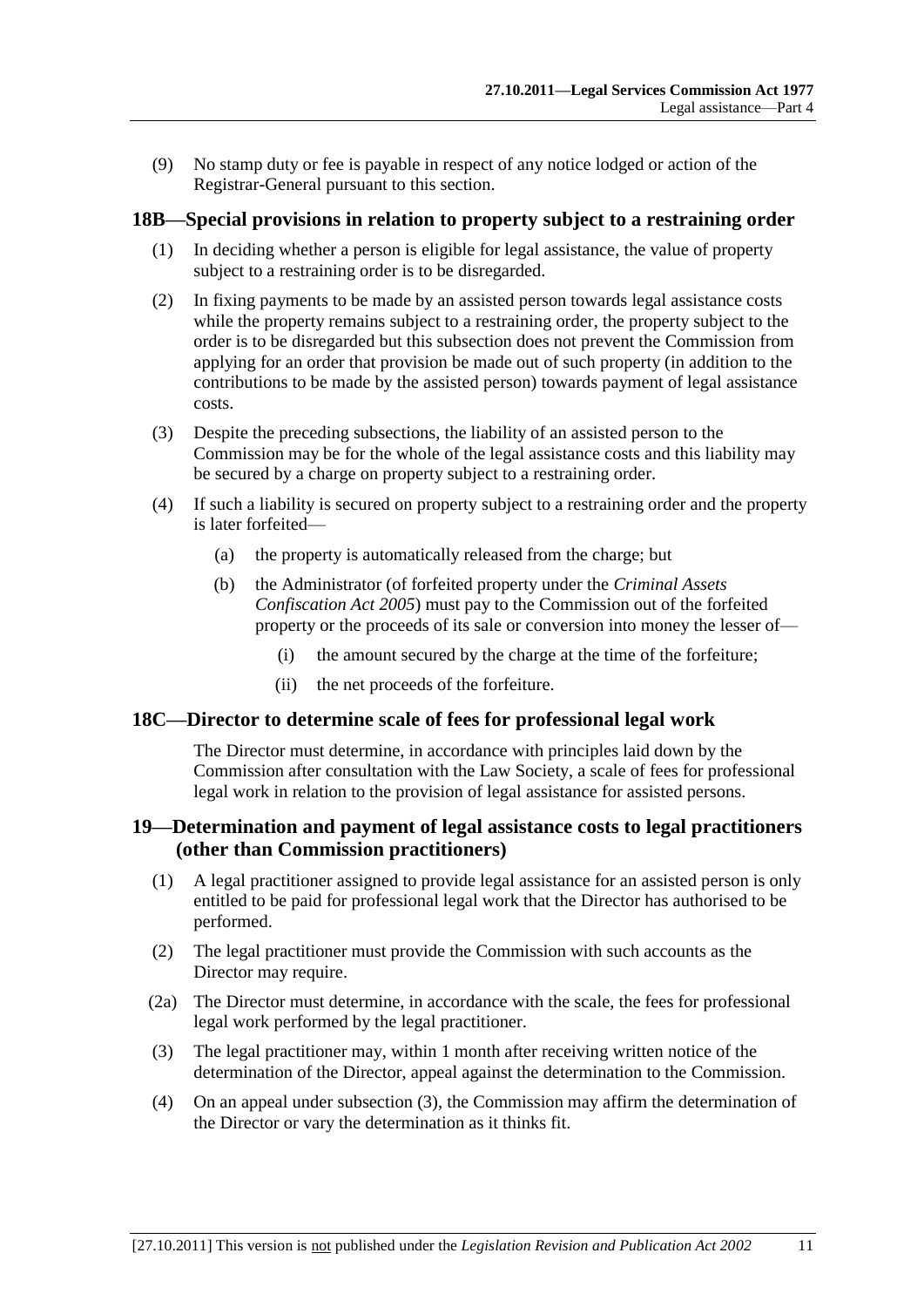- <span id="page-11-2"></span>(5) The Commission must at such times as it thinks fit (being not less than twice in any year) pay to legal practitioners who have been assigned to provide legal assistance for assisted persons—
	- (a) the disbursements and out-of-pocket expenses approved by the Director; and
	- (b) such proportion of the balance of the legal assistance costs determined by the Director under this section as the Commission thinks fit.
- <span id="page-11-3"></span>(6) The Commission may make payments to a legal practitioner under [subsection](#page-11-2) (5)(a) in respect of legal assistance without concurrently making a payment under [subsection](#page-11-3) (5)(b) in respect of that legal assistance.
- (7) Despite the preceding subsections, the Commission may remunerate legal practitioners who have been assigned to provide legal assistance for assisted persons—
	- (a) by way of lump sum payments fixed in relation to the various categories of professional legal work; or
	- (b) on any other basis determined by the Commission after consultation with the Law Society.
- (8) This section does not apply to Commission practitioners.

#### <span id="page-11-0"></span>**20—Costs**

- (1) A court or tribunal in making an order for costs, or security for costs, in favour of, or against, an assisted person, may not take into account the fact that that person is an assisted person and is for that reason relieved wholly or in part from liability to pay costs.
- (2) Where legal assistance has been provided for an assisted person the Commission is subrogated to the rights of the assisted person to costs in respect of that legal assistance and any such costs received or recovered by the assisted person or a legal practitioner engaged to provide the legal assistance must be applied in accordance with the directions of the Commission.
- (3) Where the Commission has instituted proceedings for the recovery of any amount in respect of legal costs, and the Commission is entitled to reimbursement of the costs of the proceedings, the costs will be assessed in all respects as if a legal practitioner had acted for the Commission in the institution and conduct of the proceedings whether or not the Commission in fact engaged a legal practitioner so to act.

#### <span id="page-11-4"></span><span id="page-11-1"></span>**21—Duty to supply information**

(1) A person who applies to the Commission for legal assistance and, with intent to deceive or mislead the Commission, withholds any relevant information that the person is required by the Commission to furnish, or makes any statement or representation that is false or misleading in any material particular, is guilty of an offence.

Maximum penalty: \$750.

(2) If the Commission has made a payment for the provision of legal assistance for a person who has been convicted of an offence against [subsection](#page-11-4) (1), the Commission may recover the amount of that payment, as a debt due to the Commission from the convicted person, in any court of competent jurisdiction.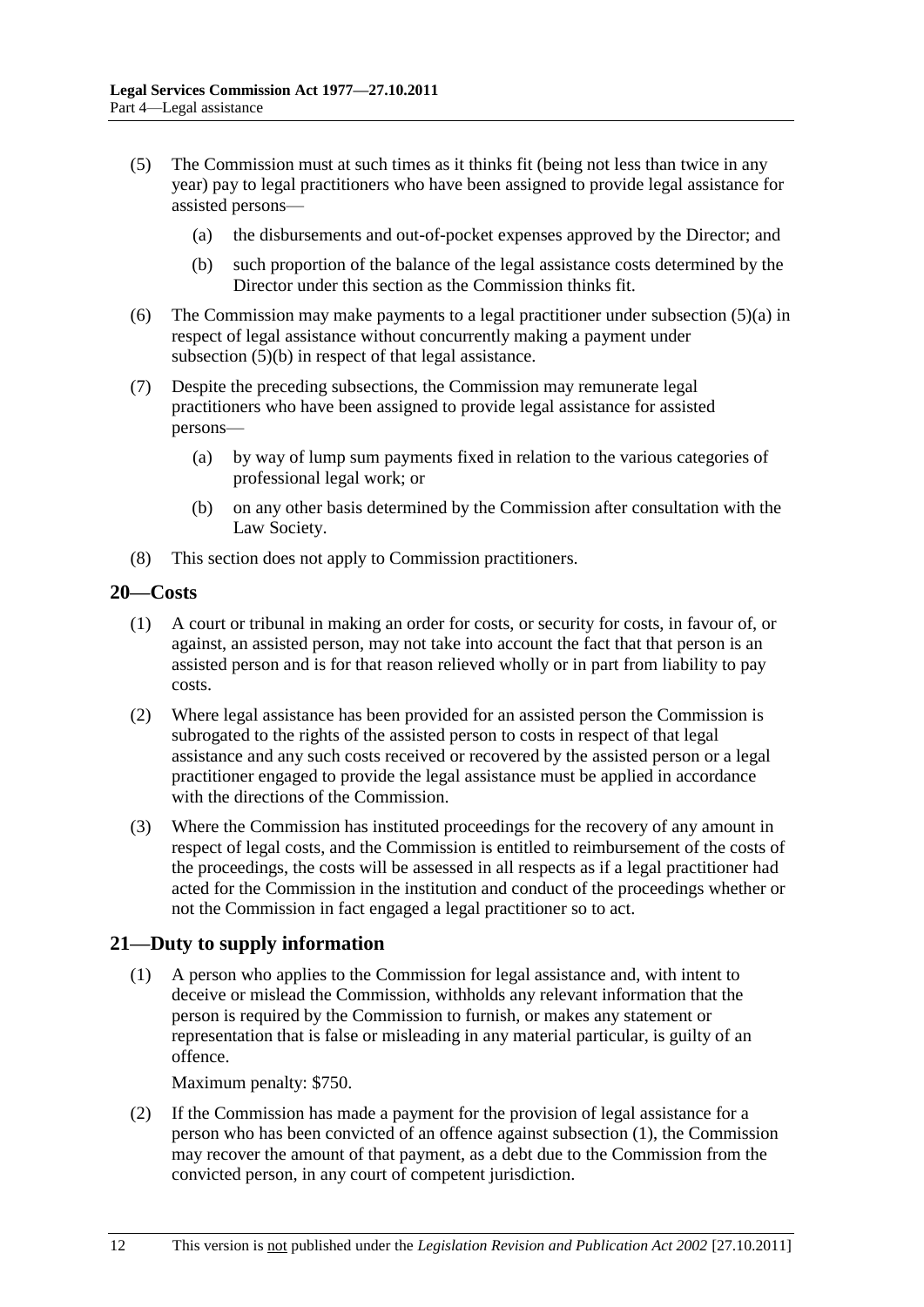#### <span id="page-12-4"></span><span id="page-12-0"></span>**22—Disclosure of information relating to legal assistance**

- (1) A legal practitioner—
	- (a) must disclose to the Commission any information relating to the provision of legal assistance to assisted persons that the Commission may require; and
	- (b) may disclose any such information that the practitioner considers relevant to the provision of legal assistance,

and the assisted person will be taken to have waived any right or privilege that might prevent such disclosure.

(2) Except as provided in [subsection](#page-12-4) (1), the relationship of legal practitioner and client, and the privileges arising from the relationship, are unaffected by the fact that the practitioner is acting for an assisted person.

## <span id="page-12-1"></span>**Part 5—Financial provisions**

#### <span id="page-12-2"></span>**23—Legal Services Fund**

- (1) The *Legal Services Fund* is established.
- (2) The fund consists of—
	- (a) all money payable to the fund by the Law Society from the statutory interest account; and
	- (b) all money paid to the Commission for the provision of legal assistance by the Government of the State or the Commonwealth; and
	- (c) all money paid to, or recovered by, the Commission as legal assistance costs, or as payments towards legal assistance costs; and
	- (d) the income and accretions arising from the investment of any of the money from the fund; and
	- (e) any other money paid to the Commission for the purpose of enabling it to provide legal assistance.
- (3) The fund will be administered by the Commission and applied for the purpose of providing legal assistance in accordance with this Act and otherwise in the administration of this Act.
- (4) The Commission may, with the approval of the Attorney-General, invest money from the fund, not immediately required for the purposes of this Act, in such manner as it thinks fit.

#### <span id="page-12-5"></span><span id="page-12-3"></span>**24—Power to borrow with approval of Treasurer**

- (1) The Commission may, with the approval of the Treasurer, borrow money for the purposes of enabling it to carry out its functions under this Act.
- (2) Any liability incurred by the Commission under [subsection](#page-12-5) (1) is guaranteed by the Treasurer.
- (3) The Treasurer may, without any other authority than this section, pay out of the Consolidated Account any money required to satisfy any liability of the Treasurer arising by virtue of a guarantee under this section.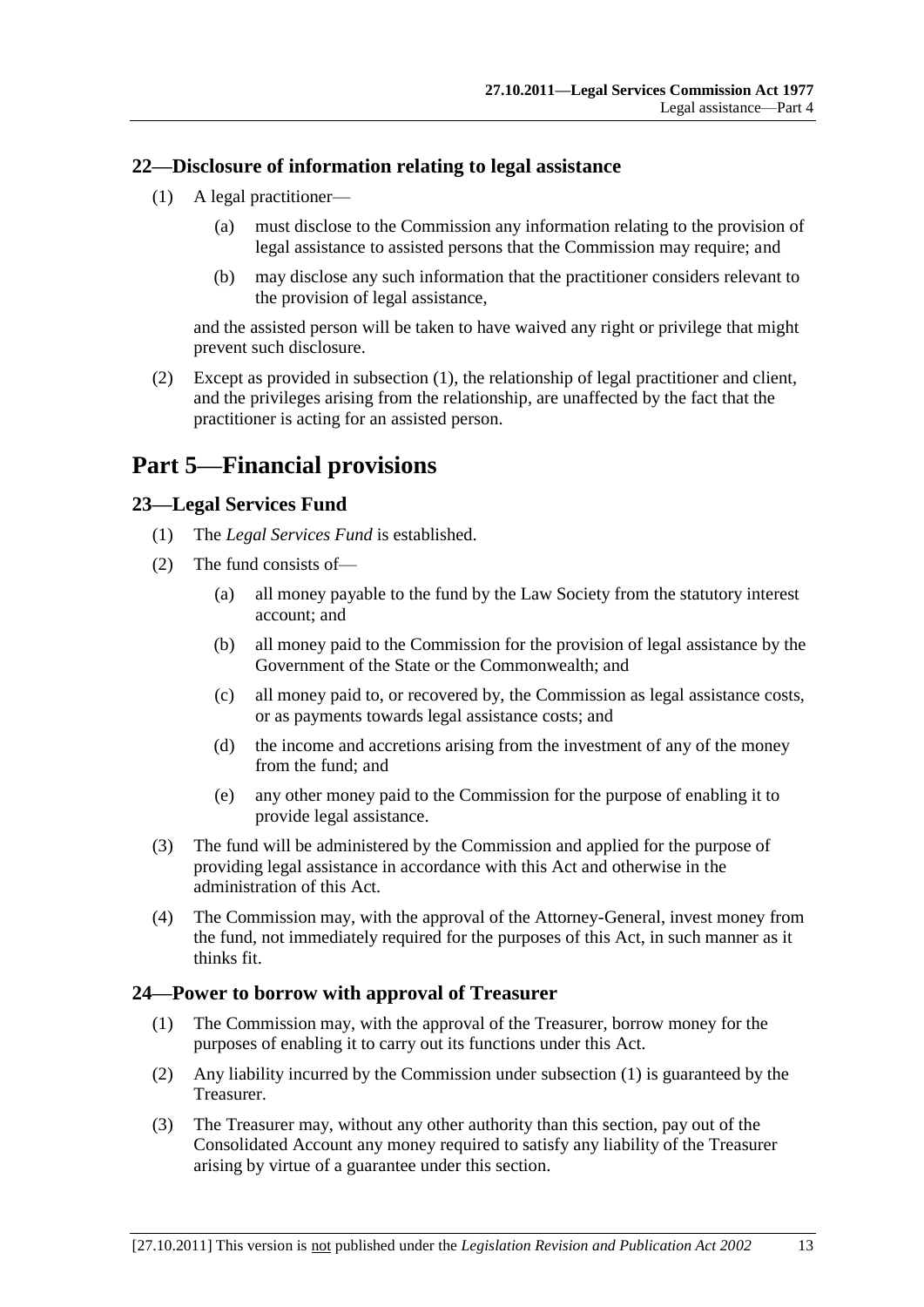#### <span id="page-13-0"></span>**25—Audit**

(1) The Auditor-General may at any time, and must at least once in every calendar year, audit the accounts of the Commission.

#### <span id="page-13-6"></span><span id="page-13-1"></span>**26—Commission and trust money**

- (1) Subject to [subsection](#page-13-5) (2) and to such modifications as may be prescribed, the provisions of the *[Legal Practitioners Act](http://www.legislation.sa.gov.au/index.aspx?action=legref&type=act&legtitle=Legal%20Practitioners%20Act%201981) 1981* relating to trust money (within the meaning of that Act) apply to the Commission as if the Commission were a legal practitioner.
- <span id="page-13-5"></span>(2) The provisions referred to in [subsection](#page-13-6) (1) do not apply in relation to money paid to the Commission under this Act as legal assistance costs, or as payments towards legal assistance costs.

## <span id="page-13-2"></span>**Part 6—Miscellaneous**

#### <span id="page-13-3"></span>**27—Agreements between State and Commonwealth**

- (1) The State, or the Commission with the approval of the Attorney-General, may from time to time enter into an agreement or arrangement with the Commonwealth with respect to the provision of legal assistance.
- (1a) The matters for which any such agreement or arrangement may provide include (but are not limited to) the following:
	- (a) the money to be made available by the Commonwealth, or (in the case of an agreement or arrangement between the State and the Commonwealth) by the State and the Commonwealth, for the purposes of the provision of legal assistance; and
	- (b) the priorities to be observed, in relation to money made available by the Commonwealth, in the provision of legal aid and other legal services.
- (2) Any such agreement or arrangement will, to the extent that it involves matters within the purview of the Commission, be binding on the Commission.

#### <span id="page-13-4"></span>**28—Remission of fees**

- (1) The Attorney-General may, by a special or general direction, reduce, remit or postpone, or provide for the conditional or unconditional reduction, remission or postponement of any fees that would, if no such direction were given, be payable to the Crown in connection with any act, transaction or matter arising in the course of professional legal work carried out for an assisted person.
- (2) The Attorney-General may, by a special or general direction, require any officer in the employment of the State to supply free of cost, or for such fees as the Attorney-General fixes, to any legal practitioner acting for an assisted person, a certified or other copy of any document in the possession, custody or control of that officer, if that copy is required in connection with any professional legal work carried out for an assisted person.
- (3) In this section—

*document* includes any transcript or notes of evidence or arguments in any court.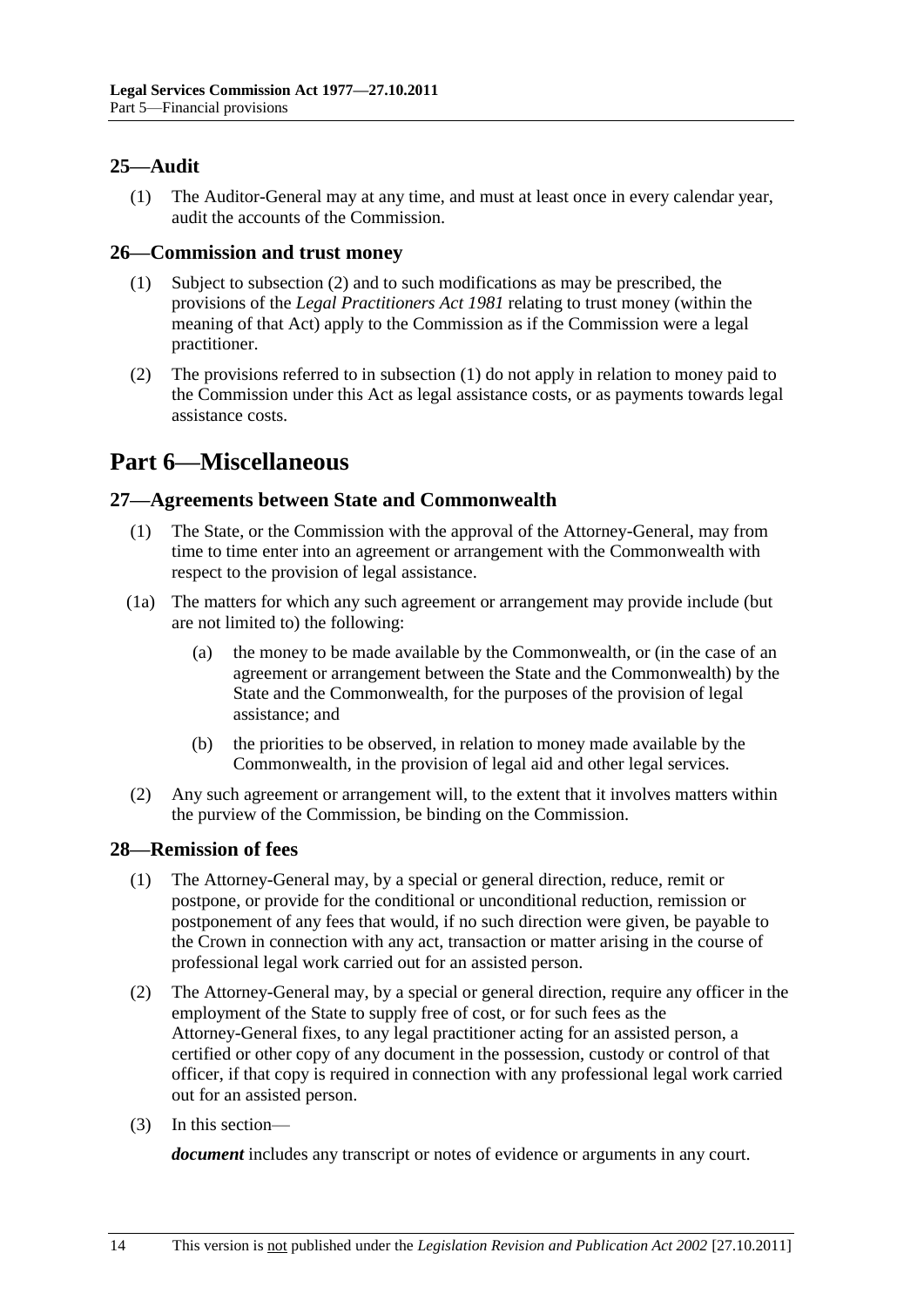- (4) A general or special direction given under this section prevails over any inconsistent enactment or regulation.
- (5) In this section—

*assisted person* means a person for whom legal assistance is provided or arranged—

- (a) by the Commission; or
- (b) by any prescribed agency.

#### <span id="page-14-4"></span><span id="page-14-0"></span>**29—Provision of legal assistance by Commission practitioners**

- (1) For the purposes of managing the provision of legal assistance to an assisted person by a Commission practitioner, the Commission—
	- (a) will be taken to be the legal practitioner retained by the person to act on the person's behalf; and
	- (b) may require a Commission practitioner to provide legal assistance to the person; and
	- (c) must supervise the provision of legal assistance to the person by the Commission practitioner.
- (2) The Director is responsible for ensuring the provision of legal assistance to assisted persons by Commission practitioners is properly allocated and supervised.
- <span id="page-14-3"></span>(3) If, in any proceedings—
	- (a) a document is required or permitted to be signed by the solicitor for an assisted person; and
	- (b) the document is signed by a Commission practitioner authorised for the purposes of [paragraph](#page-14-3) (a) by the Commission,

the document will be taken to have been signed by the assisted person's solicitor.

(4) Despite [subsection](#page-14-4) (1), for the purposes of Part 3 of the *[Legal Practitioners Act](http://www.legislation.sa.gov.au/index.aspx?action=legref&type=act&legtitle=Legal%20Practitioners%20Act%201981) 1981*, the legal practitioner for an assisted person is the Commission practitioner required by the Commission to provide legal assistance to the person.

#### <span id="page-14-1"></span>**30—Legal practitioners employed by Commission bound by ethical standards of the profession**

Nothing in this Act derogates from the duty of a legal practitioner employed by the Commission to observe the ethical principles and standards appropriate to the practice of the profession of the law.

#### <span id="page-14-2"></span>**31—Discipline of legal practitioner employed by Commission**

A legal practitioner employed by the Commission—

- (a) incurs the same liability for unprofessional or unsatisfactory conduct as a legal practitioner in private practice; and
- (b) is subject to the same discipline as a legal practitioner in private practice.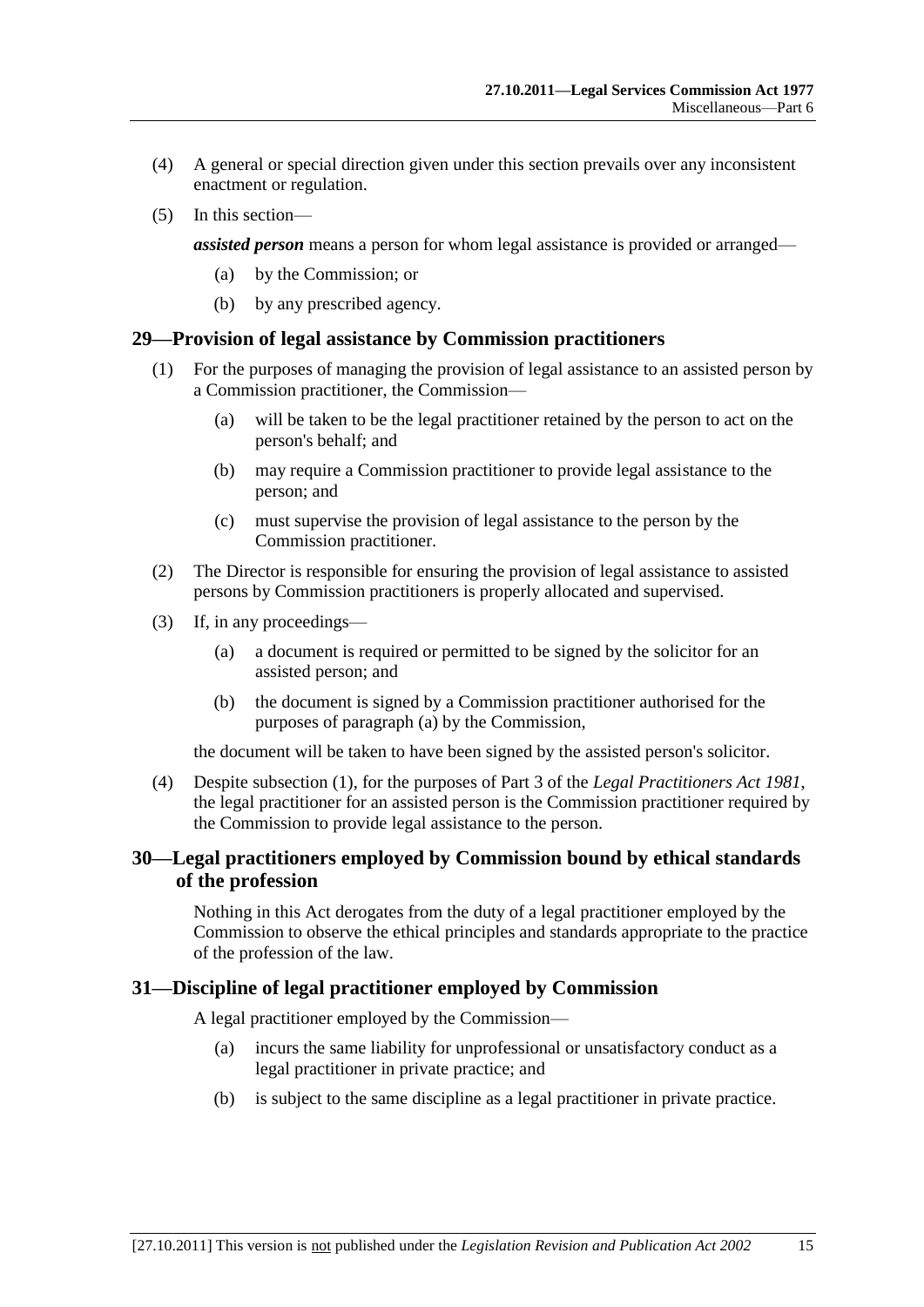#### <span id="page-15-0"></span>**31A—Secrecy**

- (1) This section applies to—
	- (a) a member or former member of the Commission; or
	- (b) an employee or former employee of the Commission; or
	- (c) a member or former member of a committee established by the Commission; or
	- (d) a person who is or has been engaged in duties relating to the audit of the accounts of the Commission.
- <span id="page-15-4"></span>(2) Subject to [subsection](#page-15-3) (3), a person to whom this section applies must not—
	- (a) communicate directly or indirectly to any person information concerning the affairs of another person acquired by reason of his or her position, duties or functions under this Act; or
	- (b) produce to any person a document relating to the affairs of another person furnished for the purposes of this Act.

Maximum penalty: \$1 250 or imprisonment for 6 months.

- <span id="page-15-3"></span>(3) [Subsection](#page-15-4) (2) does not prevent the communication of information, or the production of documents, by a person to whom this section applies—
	- (a) in the ordinary course of carrying out duties or functions under this Act; or
	- (b) in accordance with an authorisation of the person to whose affairs the information or documents relate; or
	- (c) in accordance with the rules relating to discovery of documents; or
	- (d) in accordance with a requirement or authorisation of a court, tribunal or body invested by law with judicial or quasi-judicial powers; or
	- (e) in accordance with a requirement of a person who is by law invested with power to require disclosure of the information, or to require production of, or inspect, the documents; or
	- (f) in accordance with a requirement or authorisation of the Commission.

#### <span id="page-15-1"></span>**33—Annual report**

- (1) The Commission must, not later than 30 September in each year, prepare and present to the Attorney-General a report on the administration of this Act during the preceding financial year, together with the audited accounts of the Commission for that financial year.
- (2) The Attorney-General must cause the report, together with the audited accounts, to be laid before each House of Parliament as soon as practicable.

#### <span id="page-15-5"></span><span id="page-15-2"></span>**33A—Immunity of members**

- (1) A member of the Commission incurs no liability for an honest act or omission in the exercise or discharge, or purported exercise or discharge, by the member or the Commission of a power, function or duty under this Act.
- (2) A liability that would, but for [subsection](#page-15-5) (1), lie against a member lies instead against the Commission.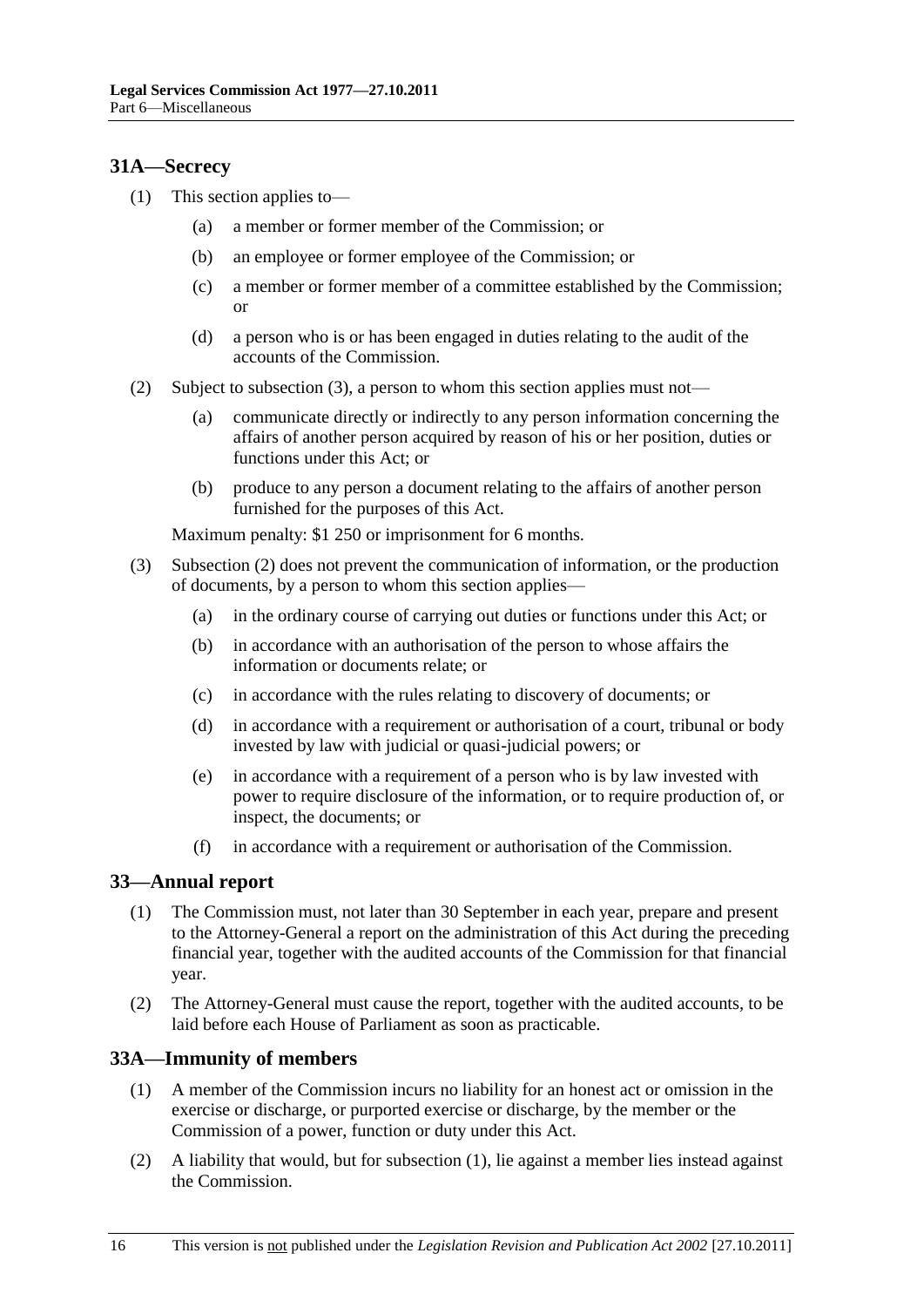## <span id="page-16-0"></span>**34—Regulations**

- <span id="page-16-1"></span>(1) The Governor may make such regulations as are contemplated by this Act, or as are necessary or expedient for the purposes of this Act.
- (2) Without limiting the generality of [subsection](#page-16-1) (1), those regulations may prescribe the manner in which nominations are to be made under this Act by the employees of the Commission.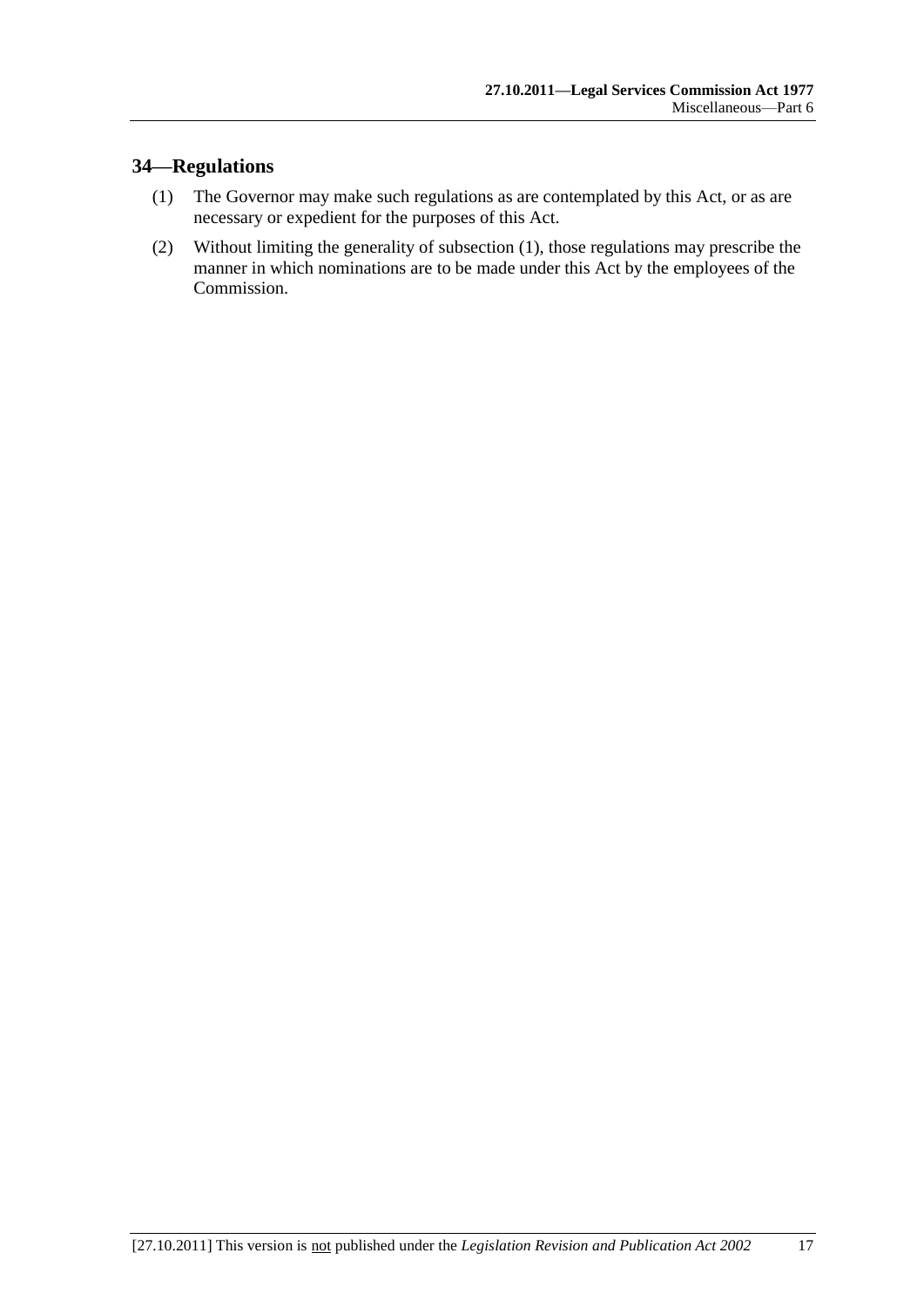## <span id="page-17-0"></span>**Legislative history**

#### **Notes**

- Please note—References in the legislation to other legislation or instruments or to titles of bodies or offices are not automatically updated as part of the program for the revision and publication of legislation and therefore may be obsolete.
- Earlier versions of this Act (historical versions) are listed at the end of the legislative history.
- For further information relating to the Act and subordinate legislation made under the Act see the Index of South Australian Statutes or www.legislation.sa.gov.au.

## **Legislation repealed by principal Act**

The *Legal Services Commission Act 1977* repealed the following:

*Poor Persons Legal Assistance Act 1925 Poor Persons Legal Assistance Act Amendment Act 1968 Poor Persons Legal Assistance Act Amendment Act 1969*

## **Legislation amended by principal Act**

The *Legal Services Commission Act 1977* amended the following:

*Legal Practitioners Act 1936 Local and District Criminal Courts Act Amendment Act 1972 Statutes Amendment (Capital Punishment Abolition) Act 1976*

## **Principal Act and amendments**

New entries appear in bold.

| Year | N <sub>o</sub> | Title                                                                   | Assent     | Commencement                                                                                                                                                                                     |
|------|----------------|-------------------------------------------------------------------------|------------|--------------------------------------------------------------------------------------------------------------------------------------------------------------------------------------------------|
| 1977 | 25             | Legal Services Commission Act 1977 12.5.1977                            |            | 4.5.1978 (Gazette 4.5.1978 p1541)<br>except ss $10(1)(a)$ , (c)—(k), $11-13$ ,<br>$15-23$ , 26, 28 $-31-21.12.1978$ and<br>except ss 4, $10(1)(b)$ & Sch—30.1.1979<br>(Gazette 21.12.1978 p2305) |
| 1979 | -37            | <b>Legal Services Commission Act</b><br>Amendment Act 1979              | 15.3.1979  | 15.3.1979 (Gazette 15.3.1979 p681)                                                                                                                                                               |
| 1983 | 110            | <b>Legal Services Commission Act</b><br>Amendment Act 1983              | 22.12.1983 | 22.12.1983 (Gazette 22.12.1983 p1722)                                                                                                                                                            |
| 1990 | 22             | <b>Legal Services Commission Act</b><br>Amendment Act 1990              | 26.4.1990  | 26.7.1990 (Gazette 26.7.1990 p397)                                                                                                                                                               |
| 1995 | 27             | <b>Statutes Amendment</b><br>(Attorney-General's Portfolio)<br>Act 1995 | 27.4.1995  | s 16–4.5.1995 (Gazette 4.5.1995)<br><i>p1705</i> )                                                                                                                                               |
| 2001 | 10             | Legal Assistance (Restrained<br>Property) Amendment Act 2001            | 12.4.2001  | s 5–30.12.2001 (Gazette 13.12.2001<br><i>p</i> 5352)                                                                                                                                             |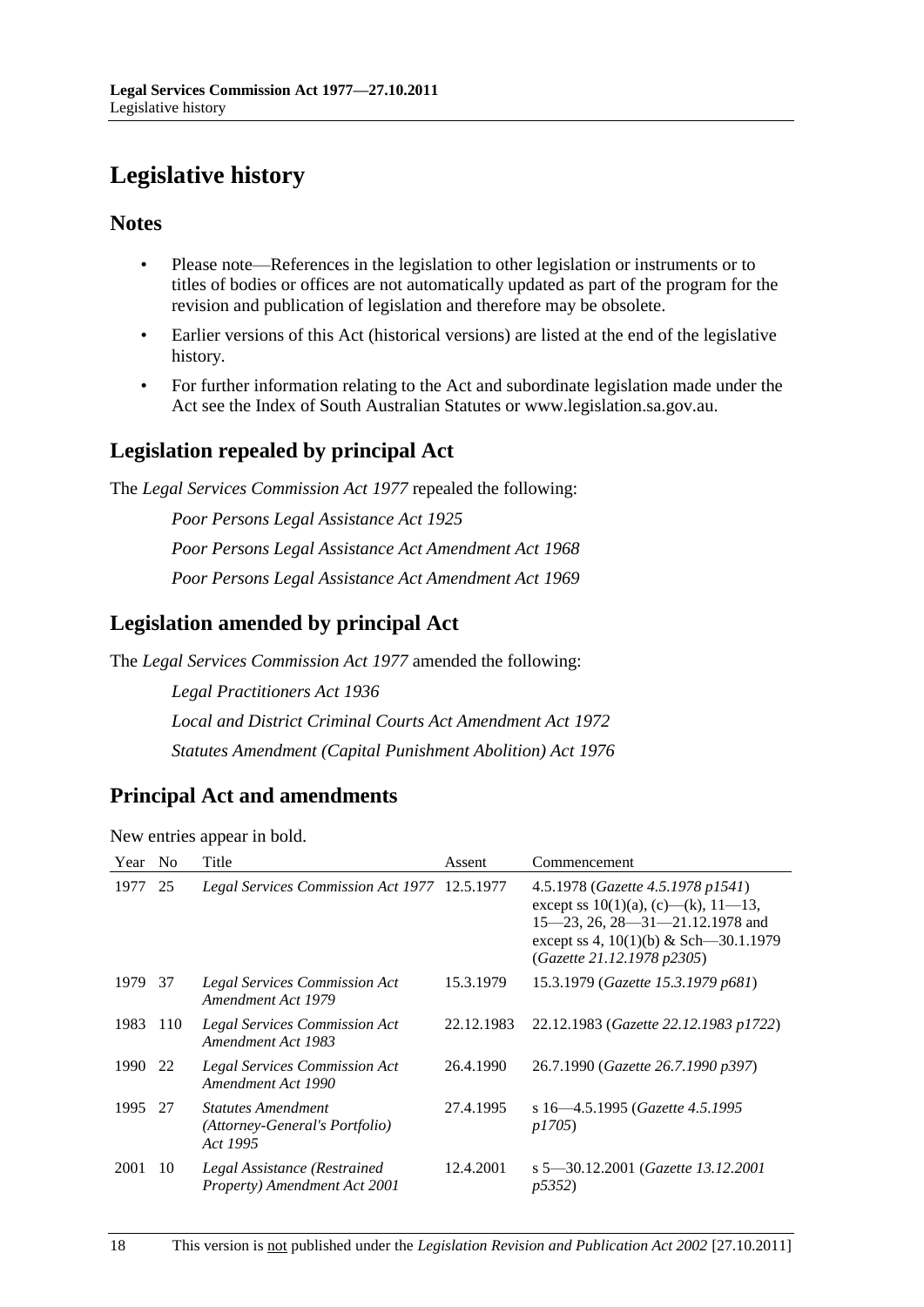| 2002 23 |     | <b>Legal Services Commission</b><br>(Miscellaneous) Amendment<br>Act 2002         | 31.10.2002 | 22.12.2002 (Gazette 19.12.2002 p4735)<br>except s $11 - 31.10.2004$ (s $7(5)$ Acts<br>Interpretation Act 1915) |
|---------|-----|-----------------------------------------------------------------------------------|------------|----------------------------------------------------------------------------------------------------------------|
| 2004    | 55  | <b>Statutes Amendment (Legal</b><br>Assistance Costs) Act 2004                    | 16.12.2004 | Pt 3 (ss $12-20-13.1.2005$ (Gazette<br>13.1.2005 p69                                                           |
| 2005    | -19 | Criminal Assets Confiscation Act<br>2005                                          | 9.6.2005   | Sch 1 (cll 8 & 9)-2.4.2006 ( <i>Gazette</i><br>$16.2.2006 \ p578$                                              |
| 2009    | 84  | <b>Statutes Amendment (Public Sector</b><br>Consequential Amendments) Act<br>2009 | 10.12.2009 | Pt 82 (s 194)—1.2.2010 ( <i>Gazette</i><br>28.1.2010 p320)                                                     |
| 2011    | -38 | <b>Legal Services Commission</b><br>(Charges on Land) Amendment<br>Act 2011       | 6.10.2011  | 27.10.2011 (Gazette 27.10.2011 p4343)                                                                          |

### **Provisions amended**

New entries appear in bold.

Entries that relate to provisions that have been deleted appear in italics.

| Provision                  | How varied                                          | Commencement |  |
|----------------------------|-----------------------------------------------------|--------------|--|
| Long title                 | amended by 23/2002 s 13 (Sch)                       | 22.12.2002   |  |
| Pt1                        |                                                     |              |  |
| $ss 2 - 4$                 | deleted by $23/2002$ s 13 (Sch)                     | 22.12.2002   |  |
| s <sub>5</sub>             |                                                     |              |  |
| s 5(1)                     | s 5 redesignated as s $5(1)$ by $55/2004$ s $12(5)$ | 13.1.2005    |  |
| the amended Act            | deleted by $23/2002$ s 13 (Sch)                     | 22.12.2002   |  |
| the appointed day          | inserted by 37/1979 s 3                             | 15.3.1979    |  |
|                            | deleted by $23/2002$ s 13 (Sch)                     | 22.12.2002   |  |
| Commission<br>practitioner | inserted by $55/2004$ s $12(1)$                     | 13.1.2005    |  |
| legal costs                | substituted by $22/1990 s 3$                        | 26.7.1990    |  |
|                            | deleted by $55/2004$ s $12(2)$                      | 13.1.2005    |  |
| legal assistance<br>costs  | inserted by $55/2004$ s 12(2)                       | 13.1.2005    |  |
| notional fees              | inserted by $55/2004$ s 12(3)                       | 13.1.2005    |  |
| the repealed Act           | deleted by $23/2002$ s 13 (Sch)                     | 22.12.2002   |  |
| restraining order          | inserted by $10/2001$ s $5(a)$                      | 30.12.2001   |  |
|                            | amended by 19/2005 Sch 1 cl 8                       | 2.4.2006     |  |
| scale                      | inserted by $55/2004$ s 12(4)                       | 13.1.2005    |  |
| s 5(2)                     | inserted by $55/2004$ s 12(5)                       | 13.1.2005    |  |
| Pt 2                       |                                                     |              |  |
| s <sub>6</sub>             |                                                     |              |  |
| s(6(1))                    | substituted by 23/2002 s 13 (Sch)                   | 22.12.2002   |  |
| $s(6(2)$ and $(3)$         | amended by 23/2002 s 13 (Sch)                       | 22.12.2002   |  |
| s 6(4)                     | amended by $37/1979$ s $4(a)$                       | 15.3.1979    |  |
|                            | amended by $22/1990$ s $4(a)$                       | 26.7.1990    |  |
|                            | amended by 23/2002 s 13 (Sch)                       | 22.12.2002   |  |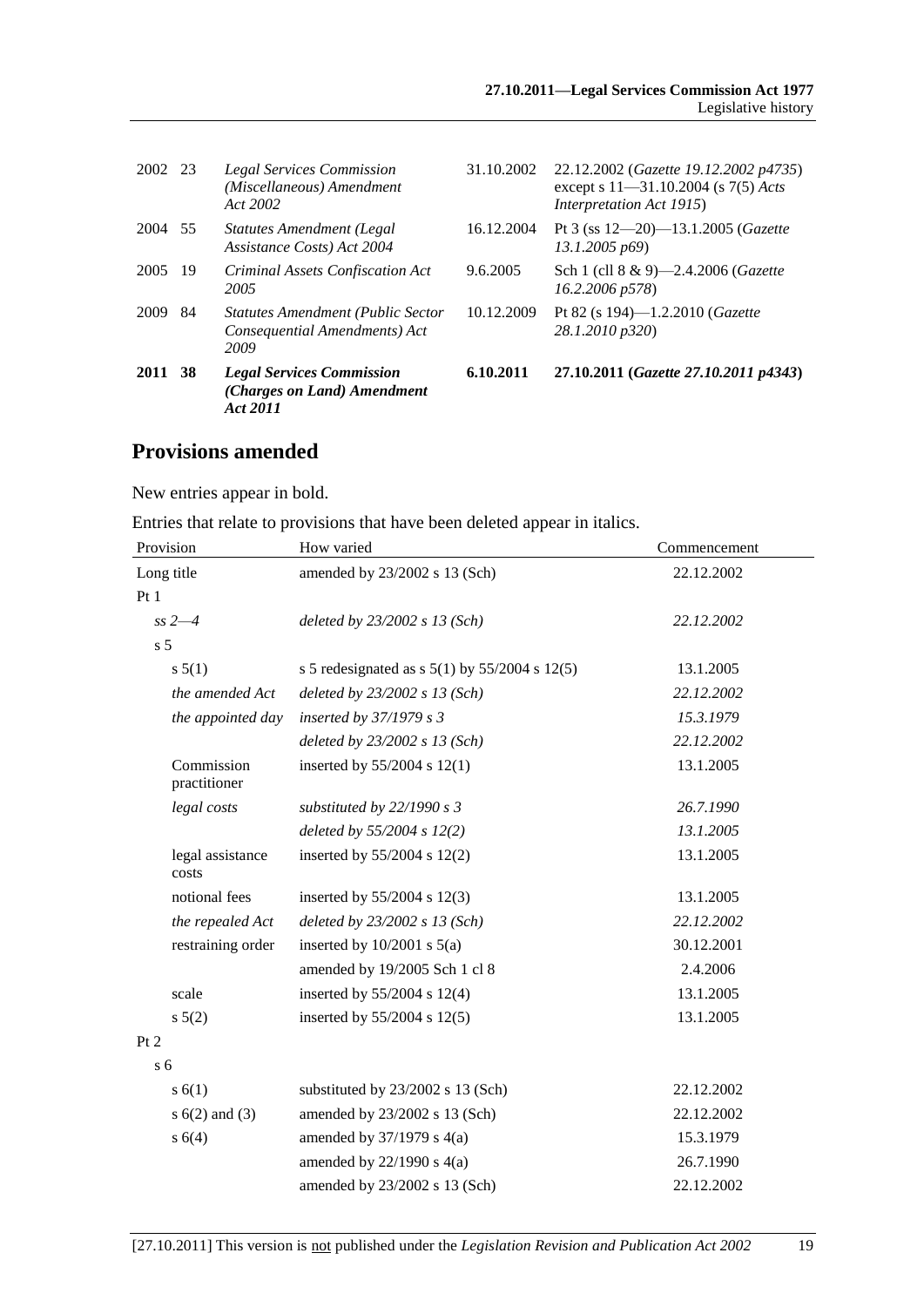|                    | (b) deleted by $23/2002$ s $3(a)$    | 22.12.2002 |
|--------------------|--------------------------------------|------------|
| s 6(5)             | inserted by $37/1979 s 4(b)$         | 15.3.1979  |
|                    | amended by $22/1990 s 4(b)$          | 26.7.1990  |
|                    | deleted by $23/2002 s 3(b)$          | 22.12.2002 |
| s 7                |                                      |            |
| s(7(1)             | substituted by 37/1979 s 5           | 15.3.1979  |
|                    | amended by 23/2002 s 13 (Sch)        | 22.12.2002 |
| s $7(3)$ and $(4)$ | substituted by 23/2002 s 13 (Sch)    | 22.12.2002 |
| s <sub>8</sub>     |                                      |            |
| s(1)               | amended by $110/1983$ s $3(a)$       | 22.12.1983 |
|                    | amended by 23/2002 s 13 (Sch)        | 22.12.2002 |
| s(8(1a))           | inserted by 110/1983 s 3(b)          | 22.12.1983 |
|                    | amended by 23/2002 s 13 (Sch)        | 22.12.2002 |
| $s(2)$ (4)         | amended by 23/2002 s 13 (Sch)        | 22.12.2002 |
| s(5)               | substituted by 23/2002 s 13 (Sch)    | 22.12.2002 |
| s 9                | amended by 23/2002 s 13 (Sch)        | 22.12.2002 |
| s <sub>9A</sub>    | inserted by 110/1983 s 4             | 22.12.1983 |
| s $9A(1)$ —(4)     | amended by 23/2002 s 13 (Sch)        | 22.12.2002 |
| s 10               |                                      |            |
| 10(1)              | amended by 37/1979 s 6               | 15.3.1979  |
|                    | amended by 22/1990 s 5               | 26.7.1990  |
|                    | amended by 23/2002 ss 4(b), 13 (Sch) | 22.12.2002 |
|                    | (a) deleted by $23/2002$ s $4(a)$    | 22.12.2002 |
|                    | (ha) deleted by $23/2002$ s 4(c)     | 22.12.2002 |
| 10(2)              | amended by 23/2002 s 13 (Sch)        | 22.12.2002 |
| s 10(2a)           | inserted by $23/2002$ s $4(d)$       | 22.12.2002 |
| s 11               | amended by 37/1979 s 7               | 15.3.1979  |
|                    | amended by 23/2002 s 13 (Sch)        | 22.12.2002 |
|                    | (c) deleted by $23/2002$ s 5         | 22.12.2002 |
| s 13               | amended by 110/1983 s 5              | 22.12.1983 |
|                    | substituted by 23/2002 s 6           | 22.12.2002 |
| Pt 3               |                                      |            |
| s 14               |                                      |            |
| s 14(1)            | amended by 23/2002 s 13 (Sch)        | 22.12.2002 |
| s 14(2)            | substituted by 23/2002 s 13 (Sch)    | 22.12.2002 |
| $s\,14(3)$         | deleted by 23/2002 s 13 (Sch)        | 22.12.2002 |
| s 14(4)            | amended by 23/2002 s 13 (Sch)        | 22.12.2002 |
| s 14A              | inserted by 23/2002 s 7              | 22.12.2002 |
| s 15               |                                      |            |
| s 15(3)            | amended by $37/1979$ s $8(a)$        | 15.3.1979  |
|                    | substituted by 22/1990 s 6           | 26.7.1990  |
|                    | amended by 84/2009 s 194             | 1.2.2010   |
| s 15(4)            | deleted by 22/1990 s 6               | 26.7.1990  |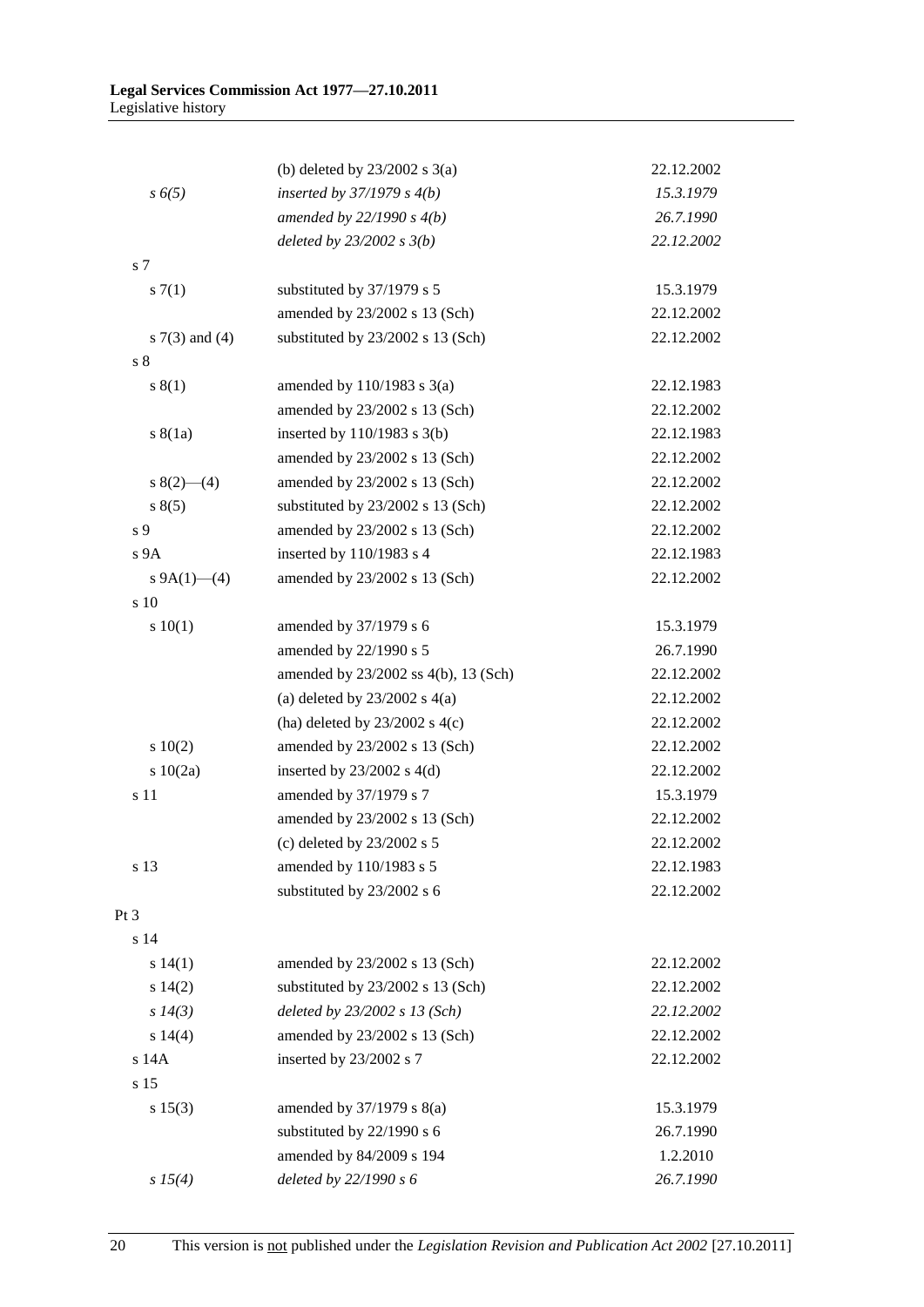| $s\,15(5)$ —(7) | inserted by $37/1979$ s $8(b)$      | 15.3.1979  |
|-----------------|-------------------------------------|------------|
|                 | deleted by 22/1990 s 6              | 26.7.1990  |
| s 15(8)         | inserted by $37/1979$ s $8(b)$      | 15.3.1979  |
|                 | substituted by 23/2002 s 8          | 22.12.2002 |
| Pt 4            |                                     |            |
| s 16            | amended by 23/2002 s 13 (Sch)       | 22.12.2002 |
| s 17            |                                     |            |
| s 17(1)         | amended by $37/1979$ s $9(a)$       | 15.3.1979  |
|                 | substituted by 23/2002 s 9          | 22.12.2002 |
| s 17(2)         | substituted by $37/1979$ s $9(b)$   | 15.3.1979  |
|                 | amended by 23/2002 s 13 (Sch)       | 22.12.2002 |
| $s 17(3)$ (7)   | amended by 23/2002 s 13 (Sch)       | 22.12.2002 |
| s 18            |                                     |            |
| s 18(1)         | amended by 23/2002 s 13 (Sch)       | 22.12.2002 |
|                 | amended by 55/2004 s 13(1)          | 13.1.2005  |
| s18(1a)         | inserted by $55/2004$ s $13(2)$     | 13.1.2005  |
| s 18(2)         | amended by 23/2002 s 13 (Sch)       | 22.12.2002 |
|                 | substituted by 55/2004 s 13(2)      | 13.1.2005  |
| s 18(3)         | amended by 23/2002 s 13 (Sch)       | 22.12.2002 |
|                 | amended by 55/2004 s 13(3)          | 13.1.2005  |
| s 18(4)         | amended by 23/2002 s 13 (Sch)       | 22.12.2002 |
|                 | amended by 55/2004 s 13(4)          | 13.1.2005  |
| s 18(5)         | amended by 23/2002 s 13 (Sch)       | 22.12.2002 |
| s 18A           | inserted by $22/1990$ s 7           | 26.7.1990  |
| s 18A(1)        | amended by 55/2004 s 14(1), (2)     | 13.1.2005  |
| s 18A(3)        | amended by 55/2004 s 14(3)          | 13.1.2005  |
| s 18A(5)        | amended by 55/2004 s 14(4), (5)     | 13.1.2005  |
|                 | amended by 38/2011 s 4(1)           | 27.10.2011 |
| s 18A(6)        | amended by 55/2004 s 14(6)          | 13.1.2005  |
|                 | amended by 38/2011 s 4(2)           | 27.10.2011 |
| s18A(6a)        | inserted by 38/2011 s 4(3)          | 27.10.2011 |
| s 18B           | inserted by $10/2001$ s $5(b)$      | 30.12.2001 |
| s 18B(2)        | amended by $55/2004$ s $15(1)$ —(3) | 13.1.2005  |
| s 18B(3)        | substituted by $55/2004$ s $15(4)$  | 13.1.2005  |
| s 18B(4)        | amended by 19/2005 Sch 1 cl 9       | 2.4.2006   |
| s 18C           | inserted by 55/2004 s 16            | 13.1.2005  |
| s 19            |                                     |            |
| s 19(1)         | amended by 23/2002 s 13 (Sch)       | 22.12.2002 |
|                 | substituted by $55/2004$ s $17(1)$  | 13.1.2005  |
| s 19(2)         | substituted by $37/1979$ s $10(a)$  | 15.3.1979  |
|                 | amended by 23/2002 s 13 (Sch)       | 22.12.2002 |
|                 | substituted by $55/2004$ s $17(1)$  | 13.1.2005  |
| s 19(2a)        | inserted by 55/2004 s 17(1)         | 13.1.2005  |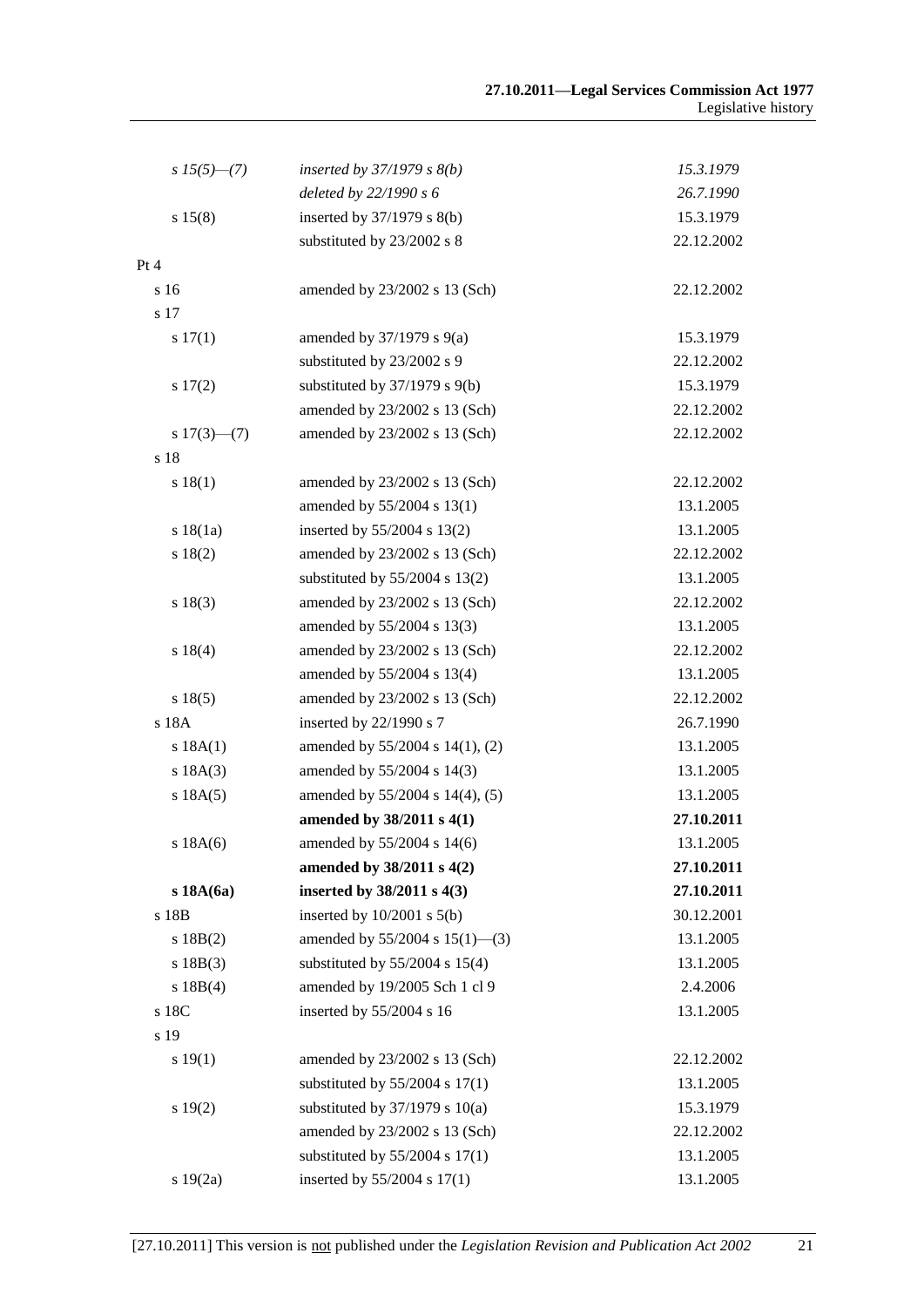| s 19(3)             | amended by 23/2002 s 13 (Sch)      | 22.12.2002 |
|---------------------|------------------------------------|------------|
|                     | substituted by $55/2004$ s $17(1)$ | 13.1.2005  |
| s 19(4)             | amended by 23/2002 s 13 (Sch)      | 22.12.2002 |
| s 19(5)             | amended by 23/2002 s 13 (Sch)      | 22.12.2002 |
|                     | amended by 55/2004 s 17(12)        | 13.1.2005  |
| s 19(6)             | amended by 23/2002 s 13 (Sch)      | 22.12.2002 |
| s 19(7)             | inserted by 37/1979 s 10(b)        | 15.3.1979  |
|                     | amended by 23/2002 s 13 (Sch)      | 22.12.2002 |
|                     | substituted by $55/2004$ s $17(3)$ | 13.1.2005  |
| s 19(8)             | inserted by 55/2004 s 17(3)        | 13.1.2005  |
| s 20                |                                    |            |
| $s \ 20(1)$ —(3)    | amended by 23/2002 s 13 (Sch)      | 22.12.2002 |
| s 21                |                                    |            |
| $s \, 21(1)$        | substituted by 23/2002 s 13 (Sch)  | 22.12.2002 |
| $s\ 21(2)$          | amended by 23/2002 s 13 (Sch)      | 22.12.2002 |
| s 22                |                                    |            |
| $s$ 22(1) and (2)   | amended by 23/2002 s 13 (Sch)      | 22.12.2002 |
| $Pt\ 5$             |                                    |            |
| s 23                |                                    |            |
| $s\,23(1)$          | substituted by 23/2002 s 13 (Sch)  | 22.12.2002 |
| $s\,23(2)$          | amended by 37/1979 s 11            | 15.3.1979  |
|                     | amended by 23/2002 s 13 (Sch)      | 22.12.2002 |
|                     | amended by 55/2004 s 18            | 13.1.2005  |
| $s$ 23(3) and (4)   | amended by 23/2002 s 13 (Sch)      | 22.12.2002 |
| s <sub>24</sub>     |                                    |            |
| s $24(1)$ and $(2)$ | amended by 23/2002 s 13 (Sch)      | 22.12.2002 |
| $s\,24(3)$          | amended by 37/1979 s 12            | 15.3.1979  |
|                     | amended by 23/2002 s 13 (Sch)      | 22.12.2002 |
| s 25                |                                    |            |
| $s 25(1)$ and (2)   | amended by 23/2002 s 13 (Sch)      | 22.12.2002 |
| s 26                | substituted by 37/1979 s 13        | 15.3.1979  |
|                     | substituted by 23/2002 s 13 (Sch)  | 22.12.2002 |
| $s \, 26(2)$        | amended by 55/2004 s 19            | 13.1.2005  |
| Pt 6                |                                    |            |
| s 27                |                                    |            |
| $s \, 27(1)$        | substituted by 23/2002 s 10        | 22.12.2002 |
| $s \, 27(1a)$       | inserted by 23/2002 s 10           | 22.12.2002 |
| $s\,27(2)$          | amended by 37/1979 s 14            | 15.3.1979  |
|                     | amended by 23/2002 s 13 (Sch)      | 22.12.2002 |
| s 28                |                                    |            |
| $s\,28(2)$          | amended by 37/1979 s 15(a)         | 15.3.1979  |
| $s\,28(4)$          | substituted by 23/2002 s 13 (Sch)  | 22.12.2002 |
| s 28(5)             | inserted by 37/1979 s 15(b)        | 15.3.1979  |